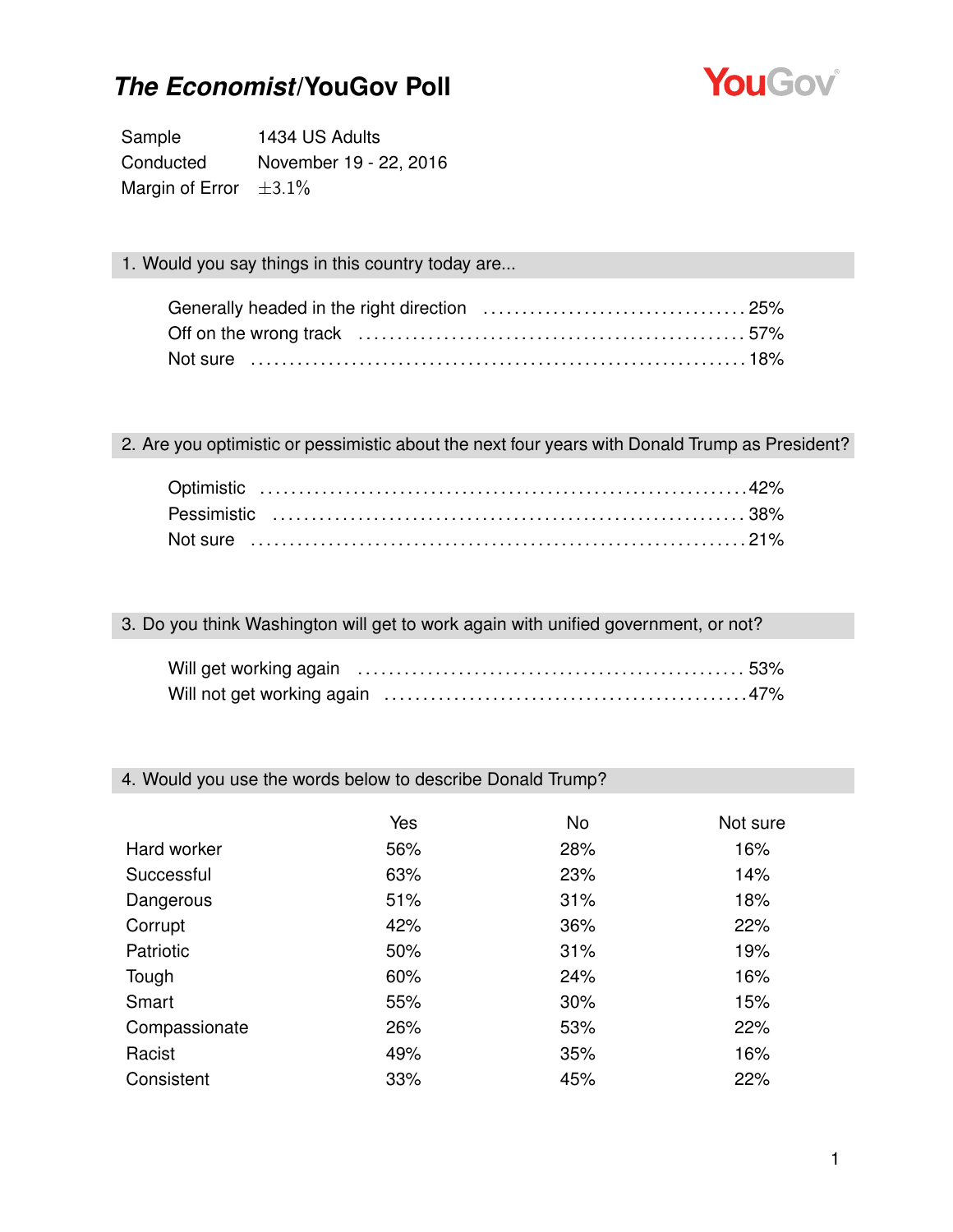

5. How qualified is Donald Trump to be President?

| Very qualified (and according to the control of the control of the vertex of the vertex of the vertex of the v |  |
|----------------------------------------------------------------------------------------------------------------|--|
|                                                                                                                |  |
| Slightly qualified (and increase in the set of the set of the set of the set of the suite of the set of the s  |  |
| Not qualified (and according to the control of the control of the control of the qualified (and the control of |  |

6. How much do you think Donald Trump cares about the needs and problems of people like you?

7. Do you think Donald Trump has maintained consistent domestic policy positions or has he made significant changes to his domestic policy plans?

| Maintained consistent domestic policy positions 25%       |  |
|-----------------------------------------------------------|--|
| Made significant changes to his domestic policy plans 36% |  |
|                                                           |  |

8. Do you think Donald Trump has the temperament to be the President?

| Yes |  |  |  |  |  |  |  |  |  |
|-----|--|--|--|--|--|--|--|--|--|
|     |  |  |  |  |  |  |  |  |  |
|     |  |  |  |  |  |  |  |  |  |

9. Do you think Donald Trump can bring about real change in the way things are done in Washington, or can't he do that?

| Not sure ………………………………………………………………………20% |  |
|-----------------------------------------|--|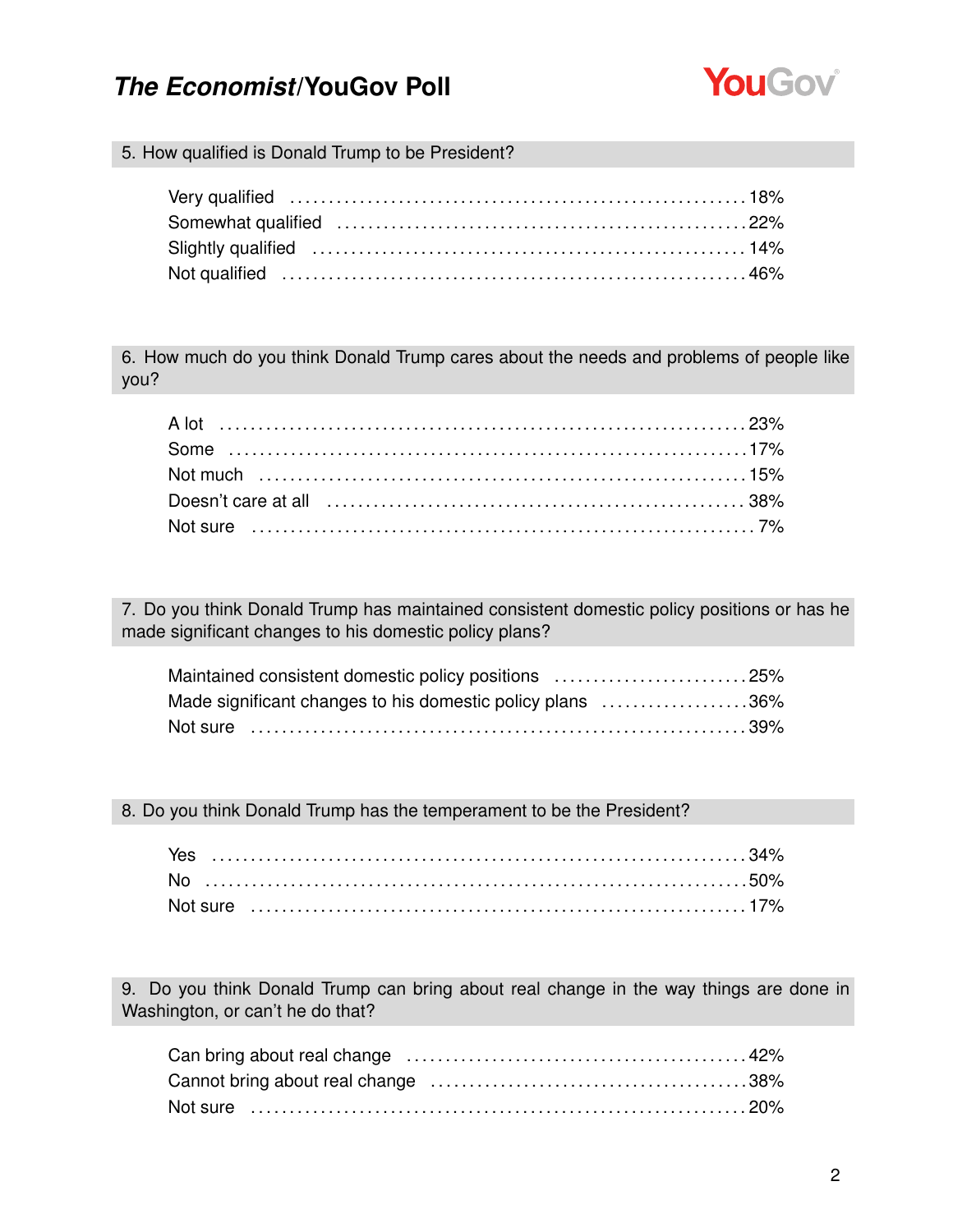

10. Do you think that Donald Trump will or will not be able to reach across party lines to get things done?

### 11. How likely do you think it is that Donald Trump will get us into a war?

### 12. Do you have a favorable or an unfavorable opinion of the following people?

|                      | Very<br>favorable | Somewhat<br>favorable | Somewhat<br>unfavorable | Very<br>unfavorable | Don't<br>know |
|----------------------|-------------------|-----------------------|-------------------------|---------------------|---------------|
| Melania Trump        | 16%               | 19%                   | 16%                     | 22%                 | 26%           |
| Ivanka Trump         | 18%               | 18%                   | 14%                     | 20%                 | 29%           |
| Donald Trump, Jr.    | 15%               | 14%                   | 11%                     | 28%                 | 32%           |
| Eric Trump           | 13%               | 13%                   | 12%                     | 23%                 | 39%           |
| <b>Tiffany Trump</b> | 10%               | 14%                   | 11%                     | 15%                 | 50%           |
| <b>Barron Trump</b>  | 12%               | 12%                   | 8%                      | 17%                 | 51%           |
| <b>Jared Kushner</b> | 9%                | 12%                   | 10%                     | 19%                 | 50%           |

13. Do you approve or disapprove of the way Donald Trump is handling the presidential transition?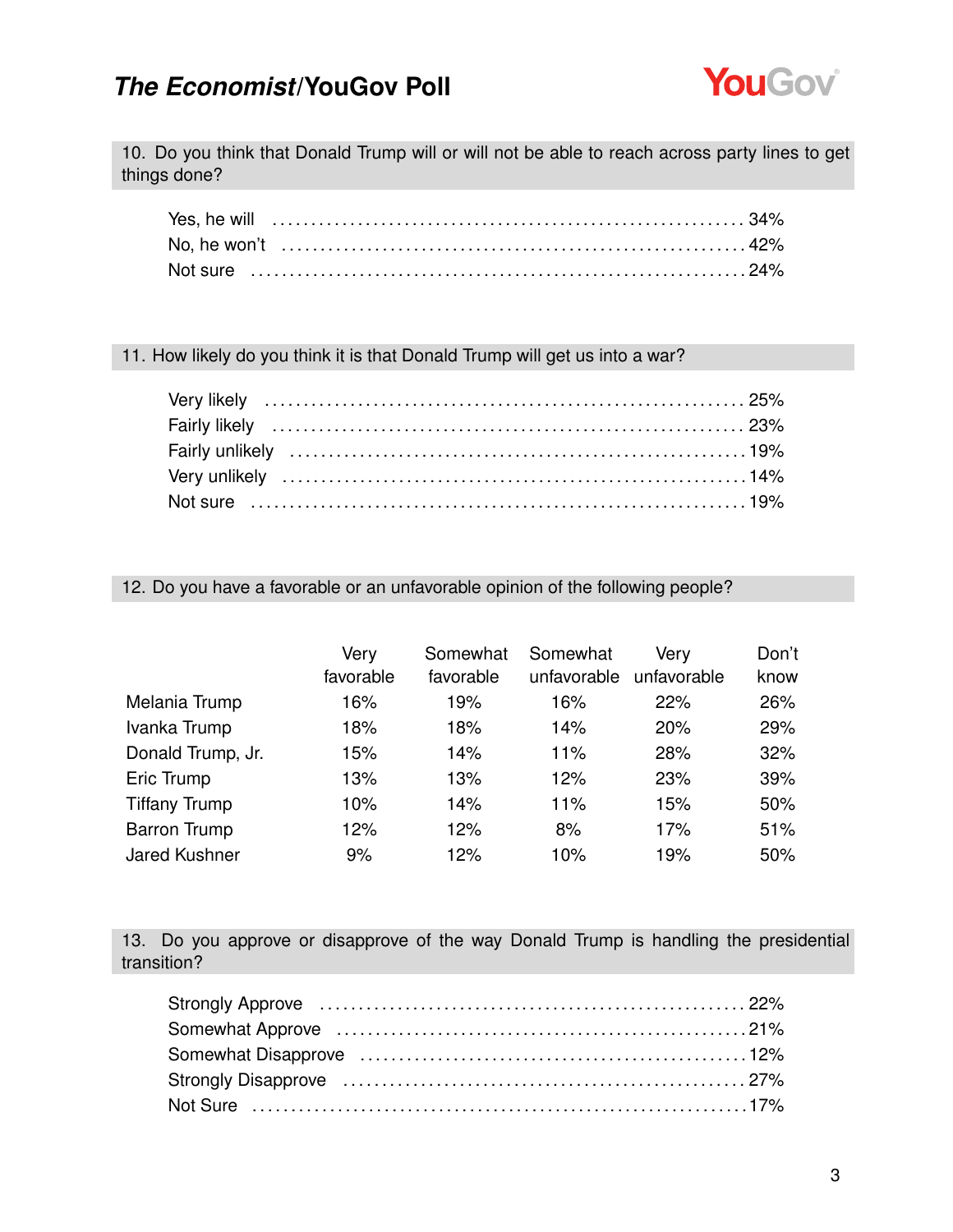

|                      | Very<br>favorable | Somewhat<br>favorable | Somewhat | Verv<br>unfavorable unfavorable | Don't<br>know |  |
|----------------------|-------------------|-----------------------|----------|---------------------------------|---------------|--|
| Mike Flynn           | 12%               | 11%                   | $10\%$   | 18%                             | 49%           |  |
| <b>Jeff Sessions</b> | 13%               | 11%                   | 11%      | 20%                             | 45%           |  |
| Steve Bannon         | 8%                | 12%                   | 11%      | 25%                             | 44%           |  |

Reince Priebus 11% 13% 14% 16% 46%

14. Do you have a favorable or an unfavorable opinion of the following people?

15. Federal law prohibits federal officials, including the President, from hiring a relative to serve as a subordinate. Do you think the law should be changed and that presidents should be allowed to appoint close family members to administration jobs, or not?

16. Do you think it is appropriate or inappropriate for a President to "tweet", send public messages via Twitter?

17. What do you think should happen to the federal medical programs below?

|                            | Expand it | Leave it<br>as is | Repeal<br>some of it | Repeal all<br>of it | Not sure |
|----------------------------|-----------|-------------------|----------------------|---------------------|----------|
| The Affordable Care        |           |                   |                      |                     |          |
| Act (Obamacare)            | 23%       | 12%               | 27%                  | 25%                 | 12%      |
| Medicare                   | 43%       | 24%               | 14%                  | 6%                  | 15%      |
| Medicaid                   | 37%       | 23%               | 18%                  | 7%                  | 15%      |
| Veterans<br>Administration |           |                   |                      |                     |          |
| medical system             | 52%       | 14%               | 12%                  | 6%                  | 16%      |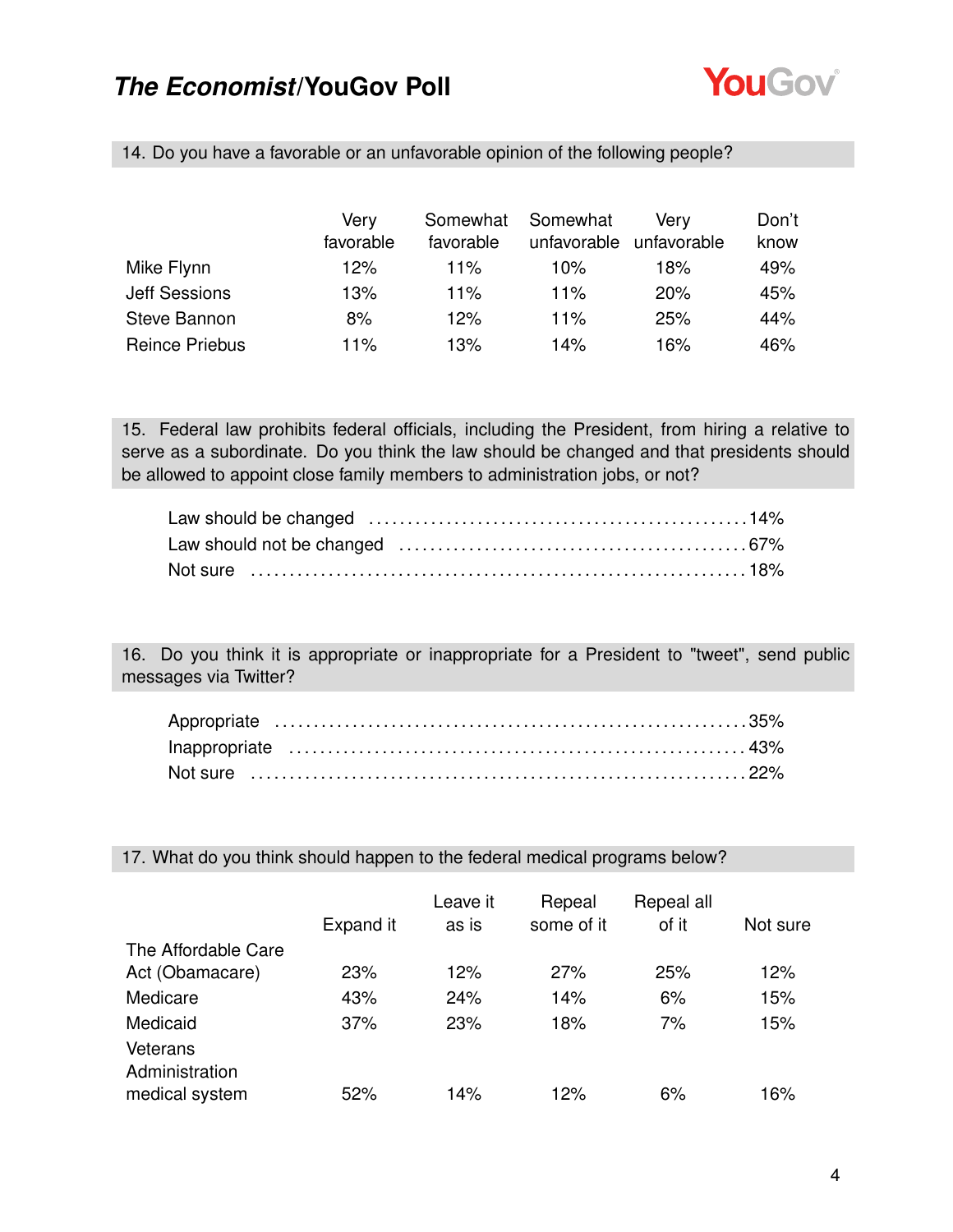

18. Do you agree or disagree that there should be "a total and complete shutdown of Muslims entering the United States until our country's representatives can figure out what is going on"?

19. Would you support or oppose a national registry for immigrants from countries where terrorist groups are active?

20. Would you support or oppose a national registry of all Muslims in the United States?

21. Thinking about immigration in your community, would you say that immigrants have a positive or negative effect on the community?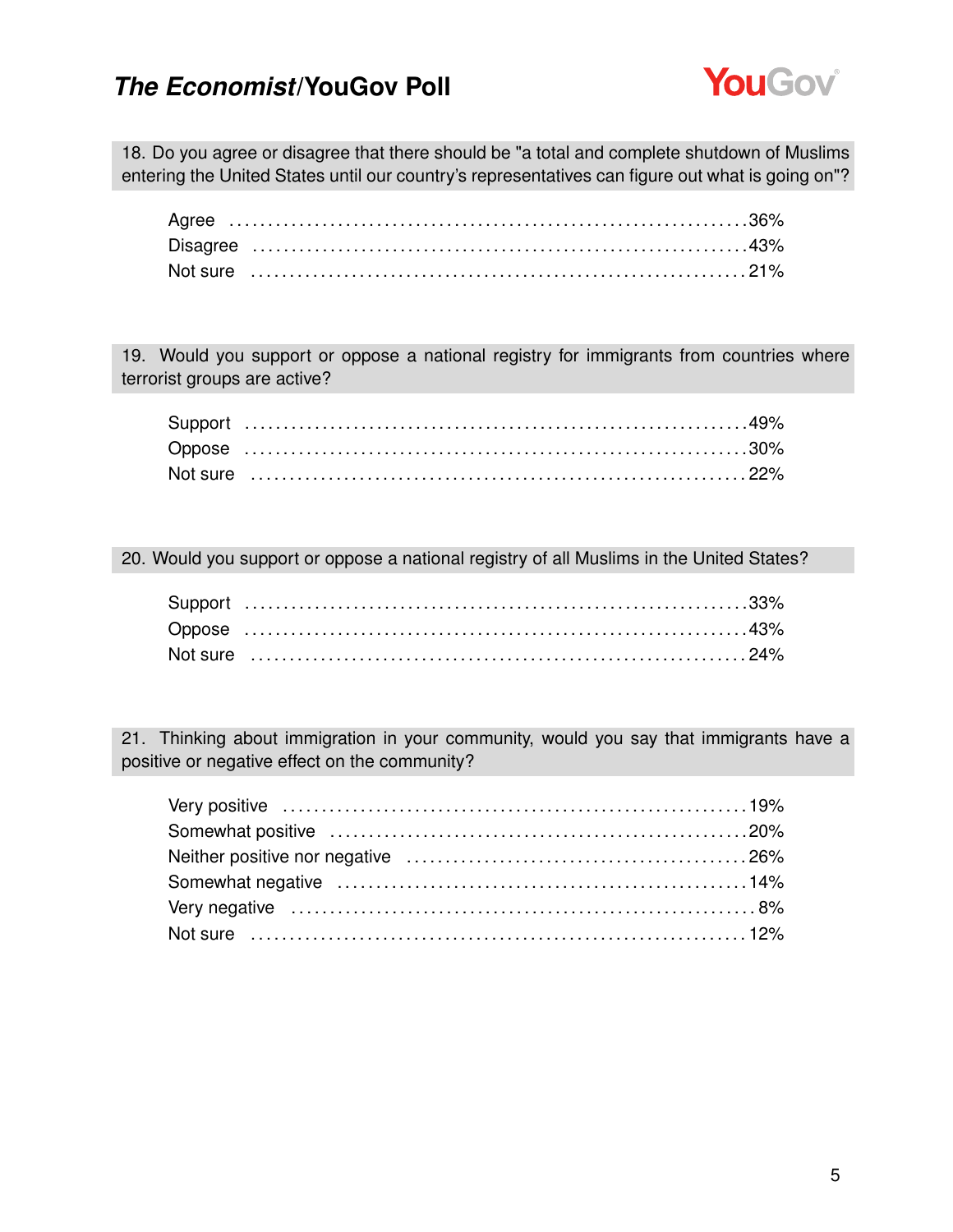

22. Thinking about the town or city in which you live, do you think the number of violent crime incidents (homicide, sexual assault, robbery, assault, domestic violence) over the past 12 months is higher or lower compared to ten years ago?

23. Thinking about the nation as a whole, do you think the number of violent crime incidents (homicide, sexual assault, robbery, assault, domestic violence) over the past 12 months is higher or lower compared to ten years ago?

24. Thinking about the town or city in which you live, do you think crimes motivated by hatred (racist, anti-religious, homophobic and anti-ethnic) over the past 12 months are higher or lower compared to ten years ago?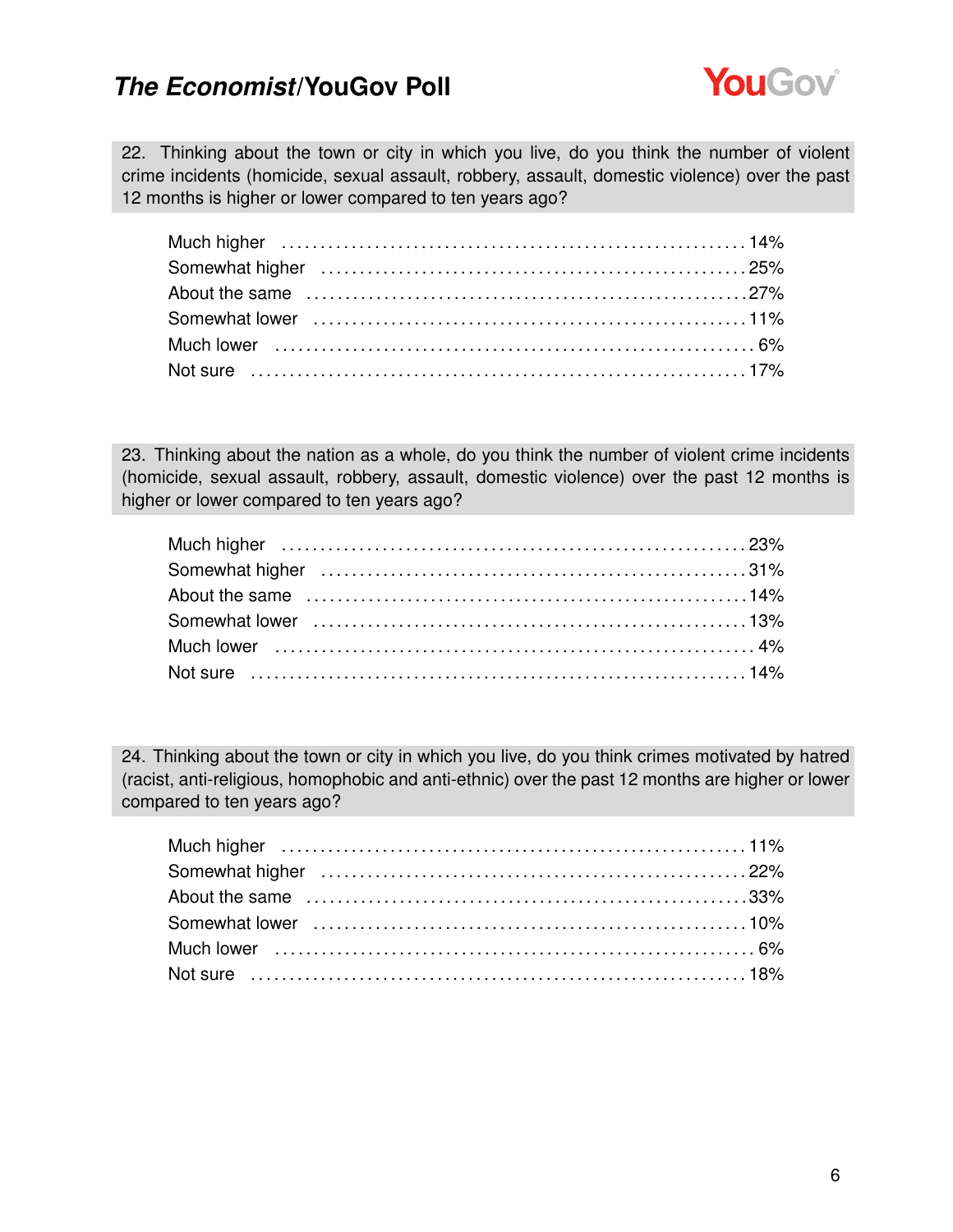

25. Thinking about the nation as a whole, do you think crimes motivated by hatred (racist, antireligious, homophobic and anti-ethnic) over the past 12 months are higher or lower compared to ten years ago?

26. Have you personally been the victim or a witness of a crime over the past three years?

27. Over the past three years have ever personally felt threatened by another individual because of your (choose as many as apply):

| Skin color (a) 15% (19%) since the color of the color color (15% of the color (15%) since the color of the color |  |
|------------------------------------------------------------------------------------------------------------------|--|
|                                                                                                                  |  |
|                                                                                                                  |  |
|                                                                                                                  |  |
|                                                                                                                  |  |

#### 28. On the subject of climate change do you think:

| The world's climate is changing as a result of human activity  63%     |  |
|------------------------------------------------------------------------|--|
| The world's climate is changing but NOT because of human activity  28% |  |
|                                                                        |  |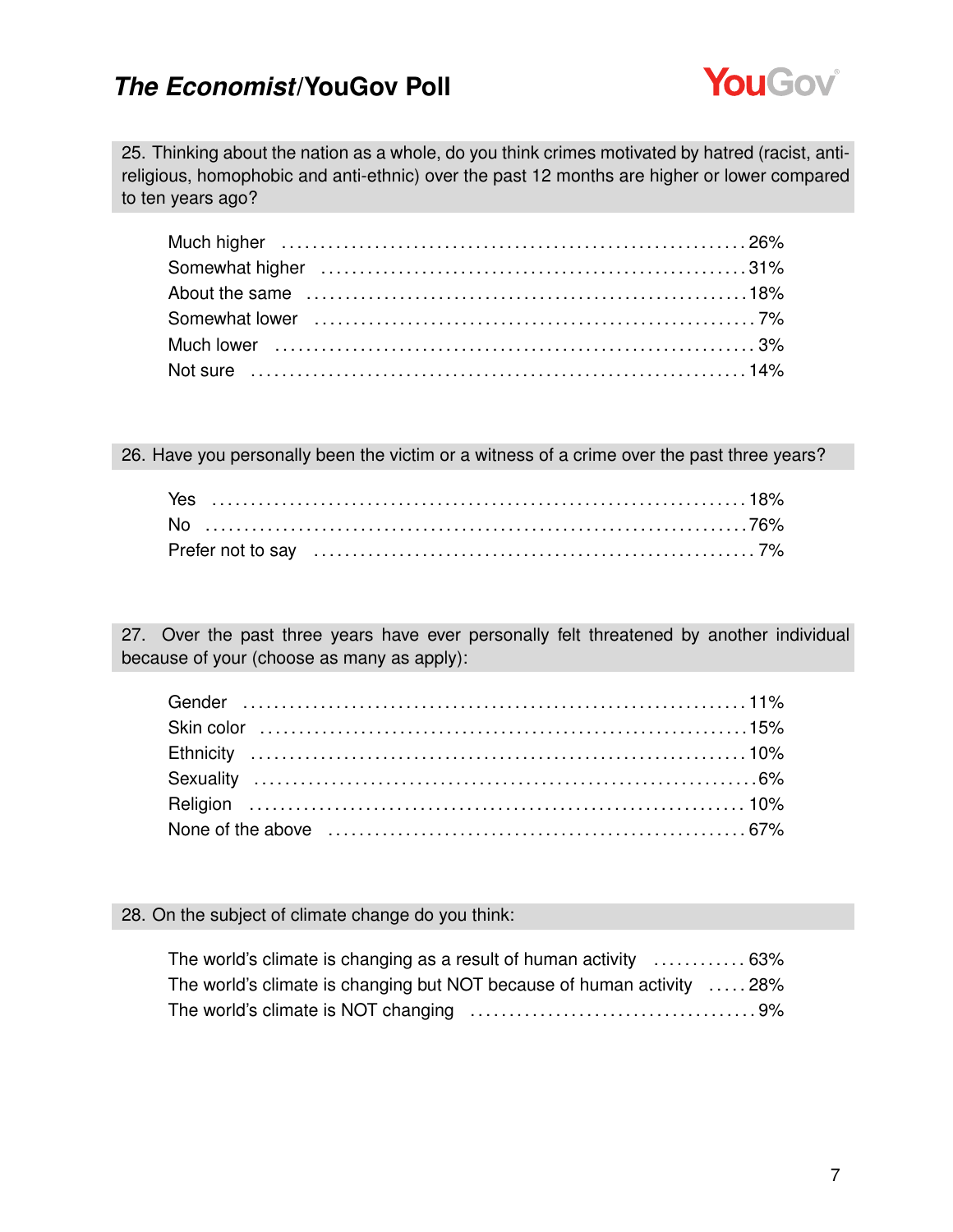

29. Do you think the threat of climate change has been exaggerated, or not?

30. Have you been following news about the Paris climate accords?

| Yes       |  |
|-----------|--|
| <b>No</b> |  |

31. Last December, countries from around the world, including the United States met in France to discuss how they could work together to reduce emissions of gases that cause climate change. Which of the following do you think should have been the American strategy at this meeting?

| Play a leadership role in setting ambitious targets to address climate change as |  |
|----------------------------------------------------------------------------------|--|
|                                                                                  |  |
| Take a more moderate approach and support only gradual action to address         |  |
| Do not agree to any international agreement that addresses climate change.       |  |
|                                                                                  |  |

32. Nearly 200 countries, including the United States, signed the Paris climate agreement to reduce global warming. The agreement went into effect on November 4. Do you think the U.S. should remain a part of the agreement or should the U.S. withdraw?

33. Do you usually celebrate Thanksgiving?

| Yes       |  |
|-----------|--|
| <b>No</b> |  |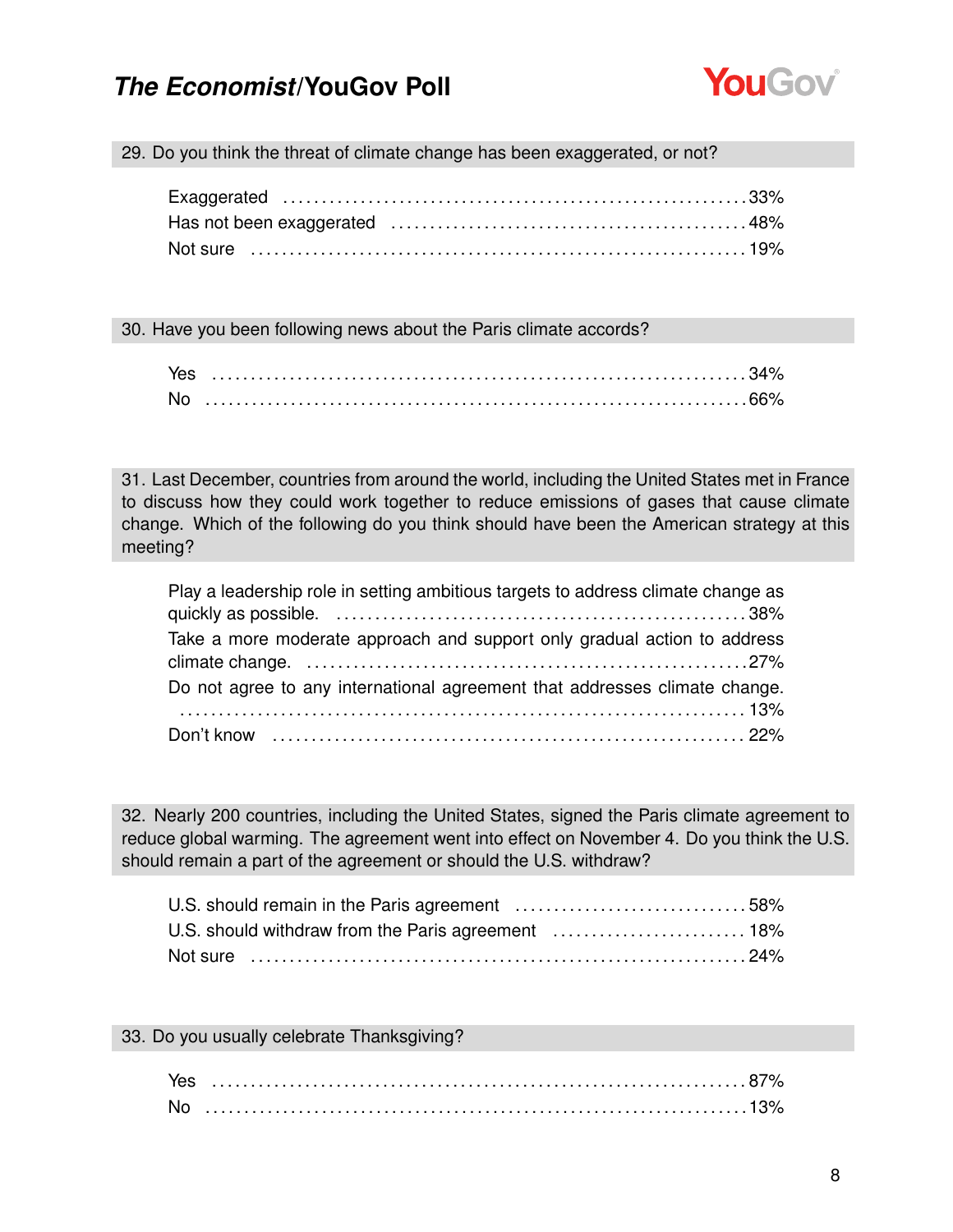

34. Will you watch a football game on TV on Thanksgiving day?

| Yes |  |
|-----|--|
|     |  |
|     |  |

35. Will you eat your Thanksgiving day dinner and watch a football game on TV at the same time?

*Asked of those who watch football on Thanksgiving and usually celebrate Thanksgiving*

| Yes |  |
|-----|--|
| No  |  |
|     |  |

36. When it comes to turkey, do you prefer dark meat (leg or thigh) or white meat (turkey breast)? *Asked of those who usually celebrate Thanksgiving*

37. Do you prefer sweet potato side dishes with or without marshmallows? *Asked of those who usually celebrate Thanksgiving*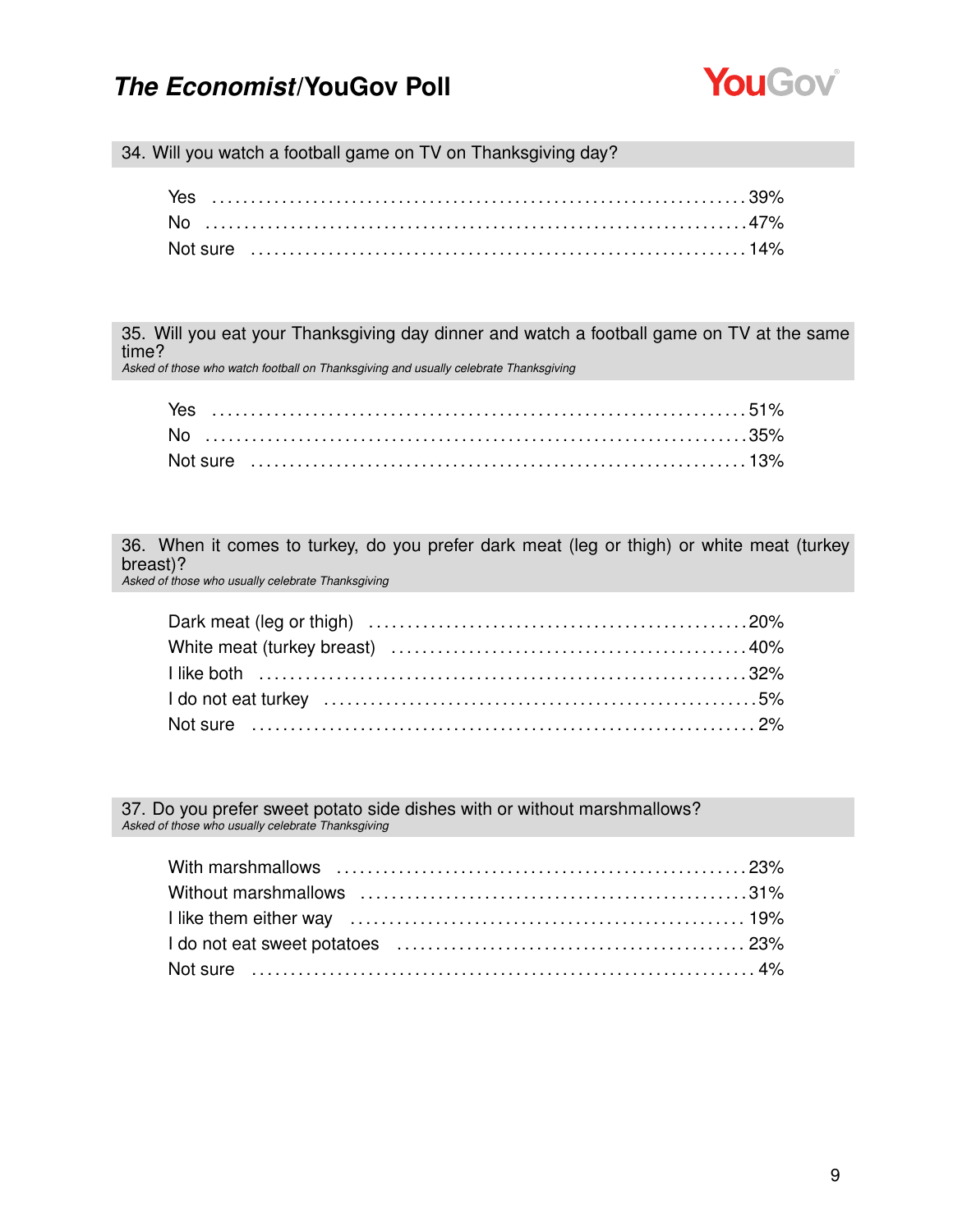

38. Do you like cranberry sauce or not? *Asked of those who usually celebrate Thanksgiving*

39. Do you prefer canned cranberry sauce or cranberry sauce made from scratch? *Asked of those who usually like cranberry sauce and celebrate Thanksgiving*

40. Do you or your family invite people who might otherwise be alone on Thanksgiving to join your Thanksgiving meal?

*Asked of those who usually celebrate Thanksgiving*

41. Have you ever been invited to join someone else's Thanksgiving day plans when you would have otherwise been alone on Thanksgiving day? *Asked of those who usually celebrate Thanksgiving*

42. Does your family have a tradition of going around the table and announcing what you are thankful for this year? *Asked of those who usually celebrate Thanksgiving*

Yes . . . . . . . . . . . . . . . . . . . . . . . . . . . . . . . . . . . . . . . . . . . . . . . . . . . . . . . . . . . . . . . . . . . . . 29% No . . . . . . . . . . . . . . . . . . . . . . . . . . . . . . . . . . . . . . . . . . . . . . . . . . . . . . . . . . . . . . . . . . . . . . 51% Sometimes . . . . . . . . . . . . . . . . . . . . . . . . . . . . . . . . . . . . . . . . . . . . . . . . . . . . . . . . . . . . . 20%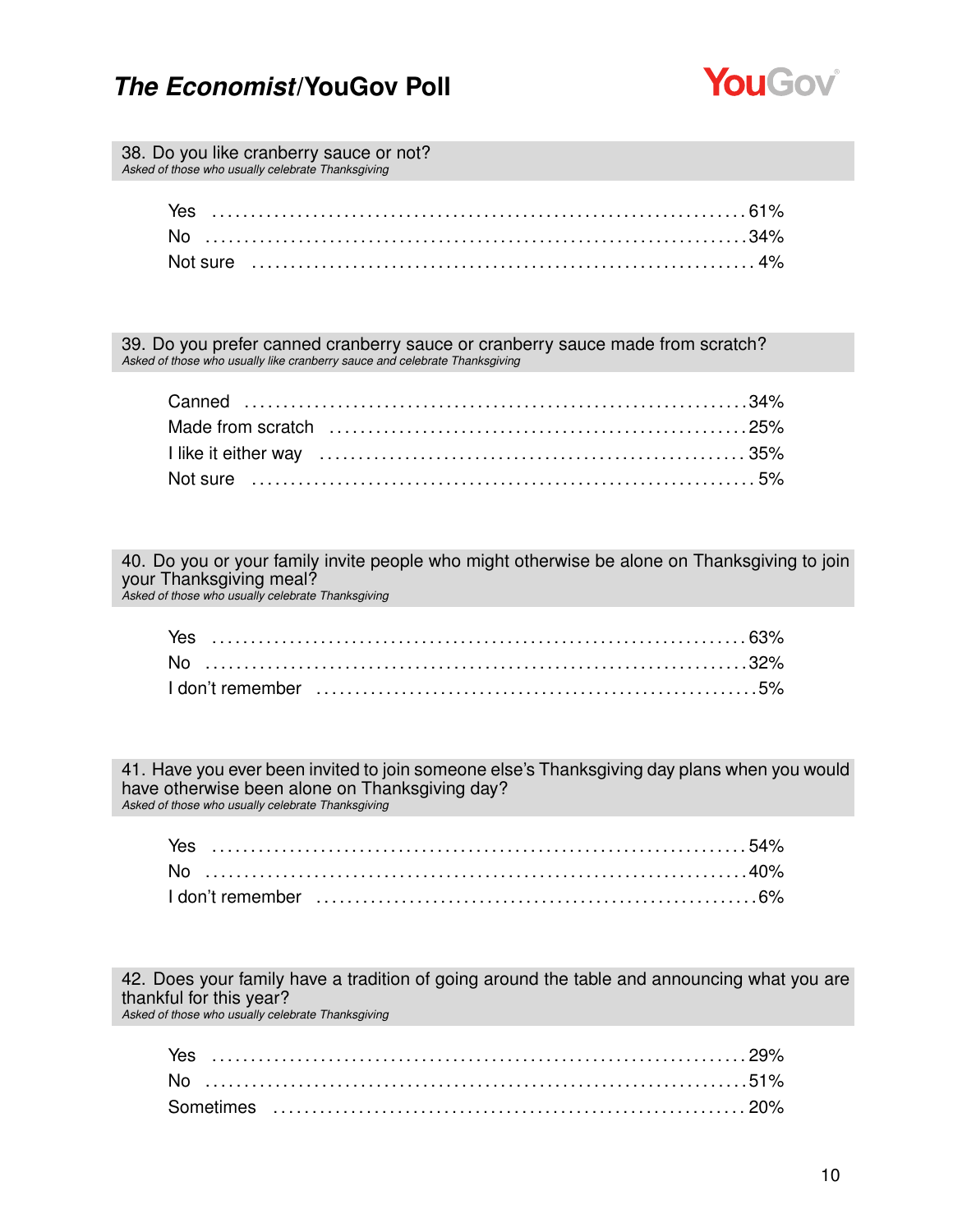

43. Does anyone at your Thanksgiving celebration ever discuss politics? *Asked of those who usually celebrate Thanksgiving*

44. Do people at your Thanksgiving celebration mostly agree or disagree about politics? *Asked of those who usually celebrate Thanksgiving*

45. Are there ever arguments about politics at your Thanksgiving celebration? *Asked of those who usually celebrate Thanksgiving*

46. Do you think there will be more, less or about the same amount of argument this year? *Asked of those who have experienced political arguments at Thanksgiving*

#### 47. Are you thankful this year?

| Yes |  |
|-----|--|
| Nc  |  |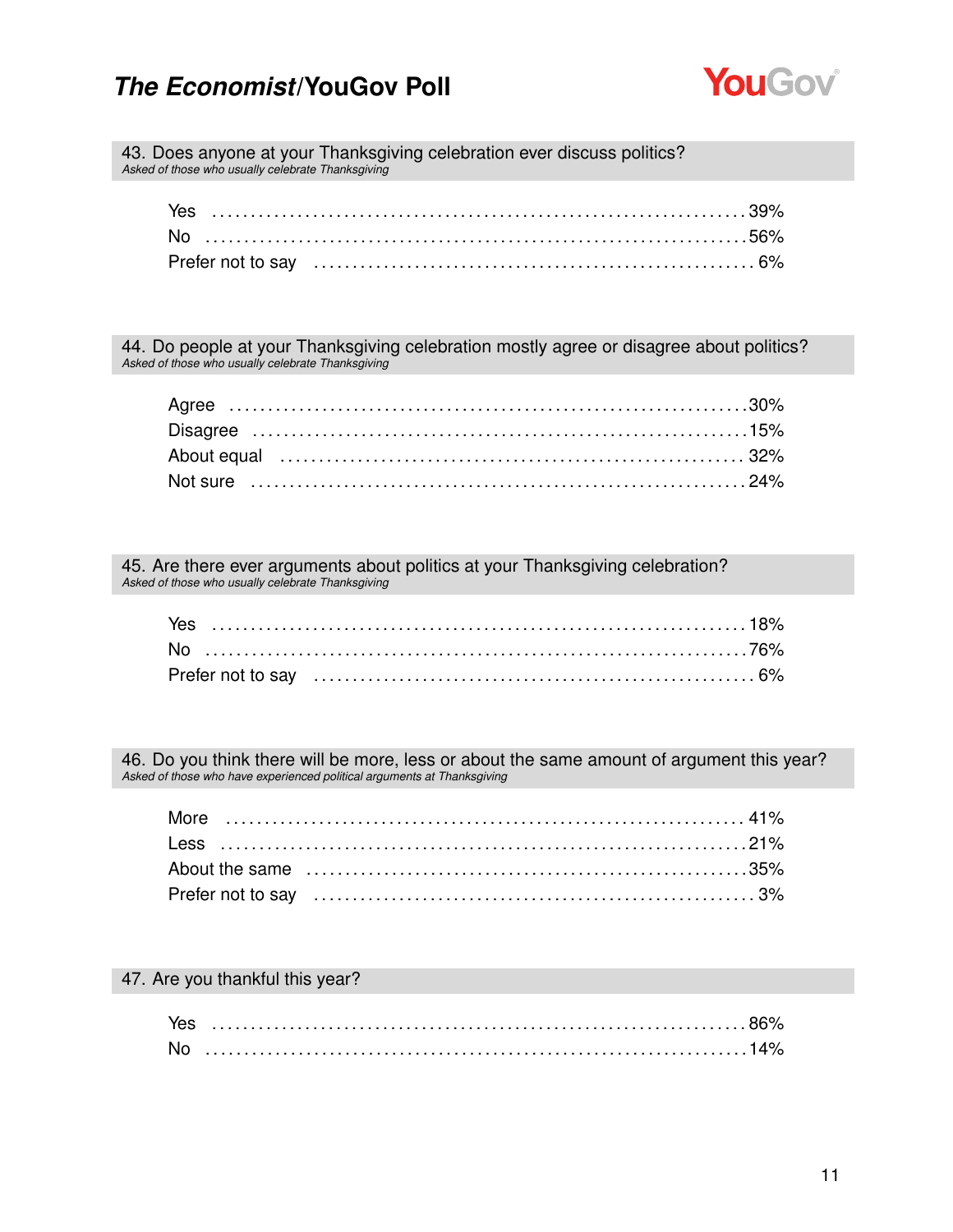

48. Are you more thankful this year, less thankful this year or about as thankful this year as you were this time last year?

49. Do you personally plan on doing any shopping in a store on the Friday after Thanksgiving?

50. Do you personally plan on doing any shopping in a store on Thanksgiving Day itself?

| Yes |  |  |  |  |  |  |  |  |  |  |  |  |  |  |  |  |  |  |  |  |  |  |  |  |  |  |
|-----|--|--|--|--|--|--|--|--|--|--|--|--|--|--|--|--|--|--|--|--|--|--|--|--|--|--|
|     |  |  |  |  |  |  |  |  |  |  |  |  |  |  |  |  |  |  |  |  |  |  |  |  |  |  |
|     |  |  |  |  |  |  |  |  |  |  |  |  |  |  |  |  |  |  |  |  |  |  |  |  |  |  |

51. In general, should businesses open Thanksgiving Day if there is demand for it, or should businesses close Thanksgiving day so workers can have the day off?

52. Would you prefer that retailers open for business on Thanksgiving Day, or that they wait to open until the Friday after Thanksgiving?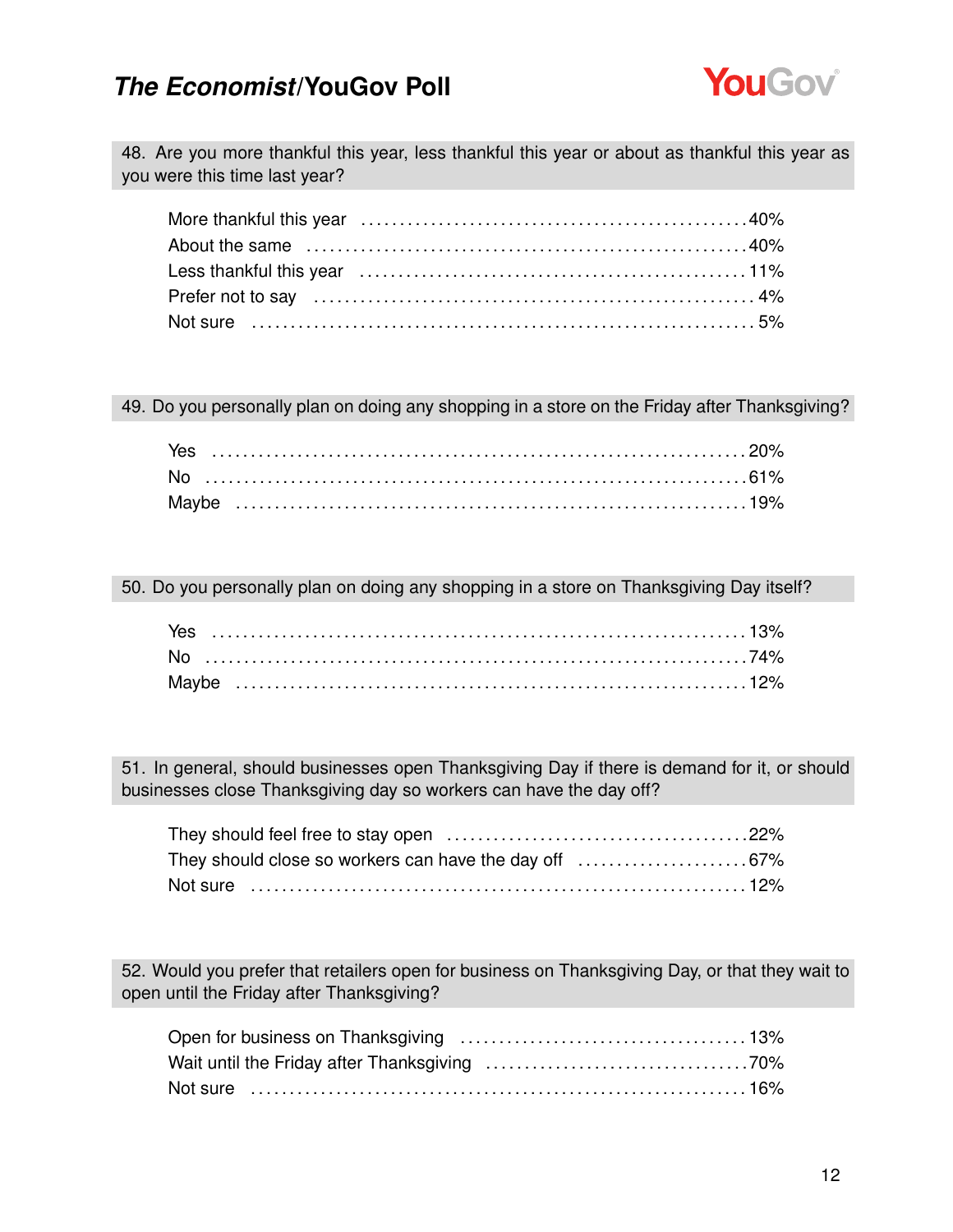

### 53. How important are the following issues to you?

|                       | Very      | Somewhat  | Not very  |             |
|-----------------------|-----------|-----------|-----------|-------------|
|                       | Important | Important | Important | Unimportant |
| The economy           | 70%       | 23%       | 4%        | 3%          |
| Immigration           | 47%       | 35%       | 14%       | 4%          |
| The environment       | 48%       | 34%       | 12%       | 5%          |
| <b>Terrorism</b>      | 62%       | 25%       | 8%        | 5%          |
| Gay rights            | 25%       | 26%       | 25%       | 23%         |
| Education             | 60%       | 29%       | 7%        | 3%          |
| Health care           | 74%       | 21%       | 3%        | 2%          |
| Social security       | 68%       | 24%       | 5%        | 3%          |
| The budget deficit    | 49%       | 35%       | 11%       | 5%          |
| The war in            |           |           |           |             |
| Afghanistan           | 36%       | 39%       | 18%       | 7%          |
| Taxes                 | 54%       | 35%       | 8%        | 3%          |
| Medicare              | 61%       | 29%       | 7%        | 3%          |
| Abortion              | 40%       | 31%       | 18%       | 11%         |
| Foreign policy        | 44%       | 41%       | 12%       | 4%          |
| Gun control           | 49%       | 28%       | 14%       | 9%          |
| International trade   |           |           |           |             |
| and globalization     | 38%       | 41%       | 16%       | 5%          |
| Use of military force | 46%       | 38%       | 12%       | 4%          |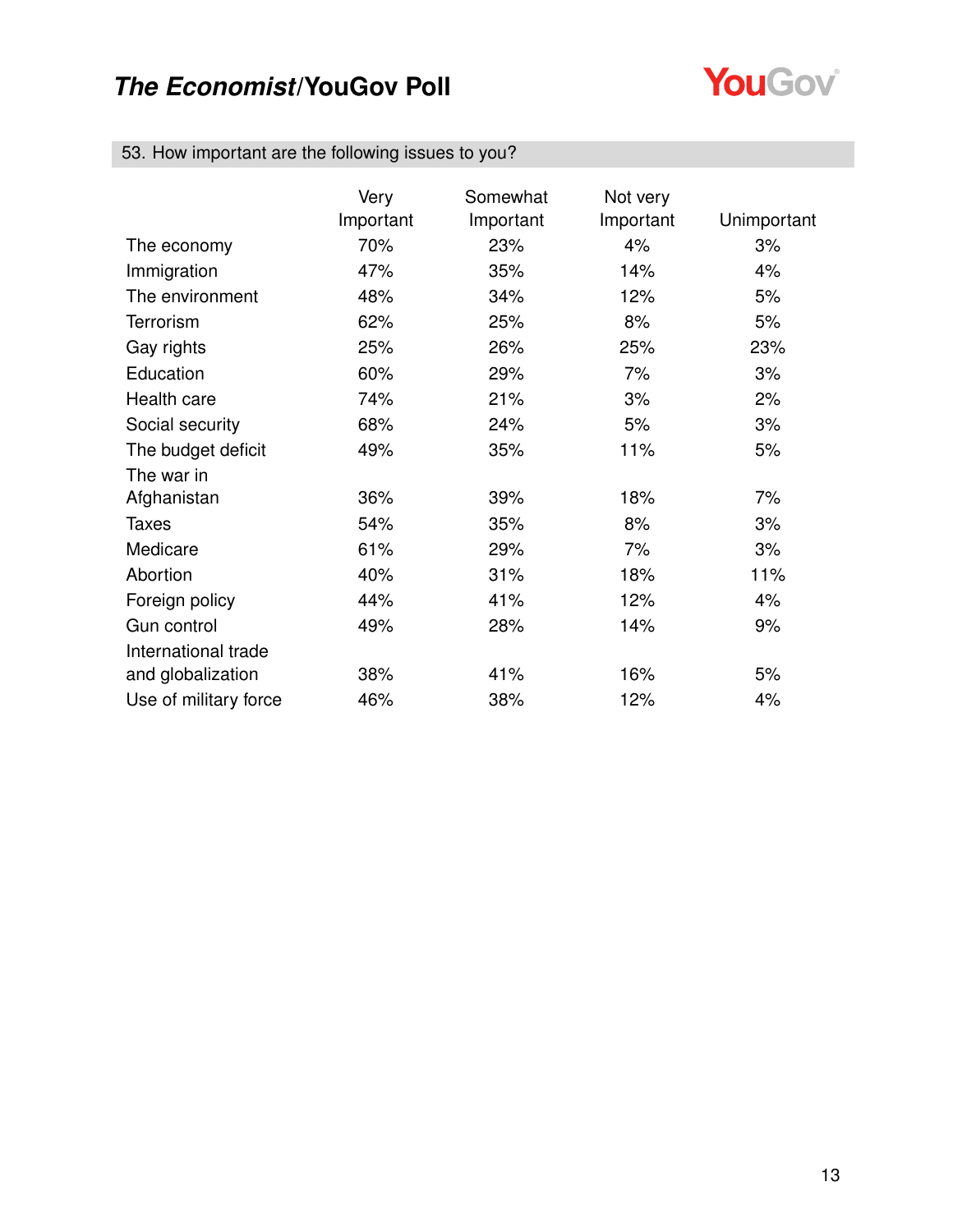

54. Which of these is the most important issue for you?

55. Do you have a favorable or an unfavorable opinion of the following people?

|                      | Very<br>favorable | Somewhat<br>favorable | Somewhat<br>unfavorable | Very<br>unfavorable | Don't<br>know |
|----------------------|-------------------|-----------------------|-------------------------|---------------------|---------------|
| <b>Barack Obama</b>  | 39%               | 18%                   | 11%                     | 28%                 | 4%            |
| Donald Trump         | 20%               | 18%                   | 13%                     | 41%                 | 8%            |
| Joe Biden            | 25%               | 25%                   | 14%                     | 15%                 | 21%           |
| Mike Pence           | 20%               | 17%                   | 13%                     | 25%                 | 24%           |
| Paul Ryan            | 8%                | 22%                   | 19%                     | 21%                 | 29%           |
| Mitch McConnell      | 4%                | 13%                   | 17%                     | 24%                 | 42%           |
| Nancy Pelosi         | 9%                | 19%                   | 14%                     | 29%                 | 30%           |
| Harry Reid           | 6%                | 16%                   | 13%                     | 24%                 | 40%           |
| <b>Chuck Schumer</b> | 7%                | 17%                   | 13%                     | 15%                 | 48%           |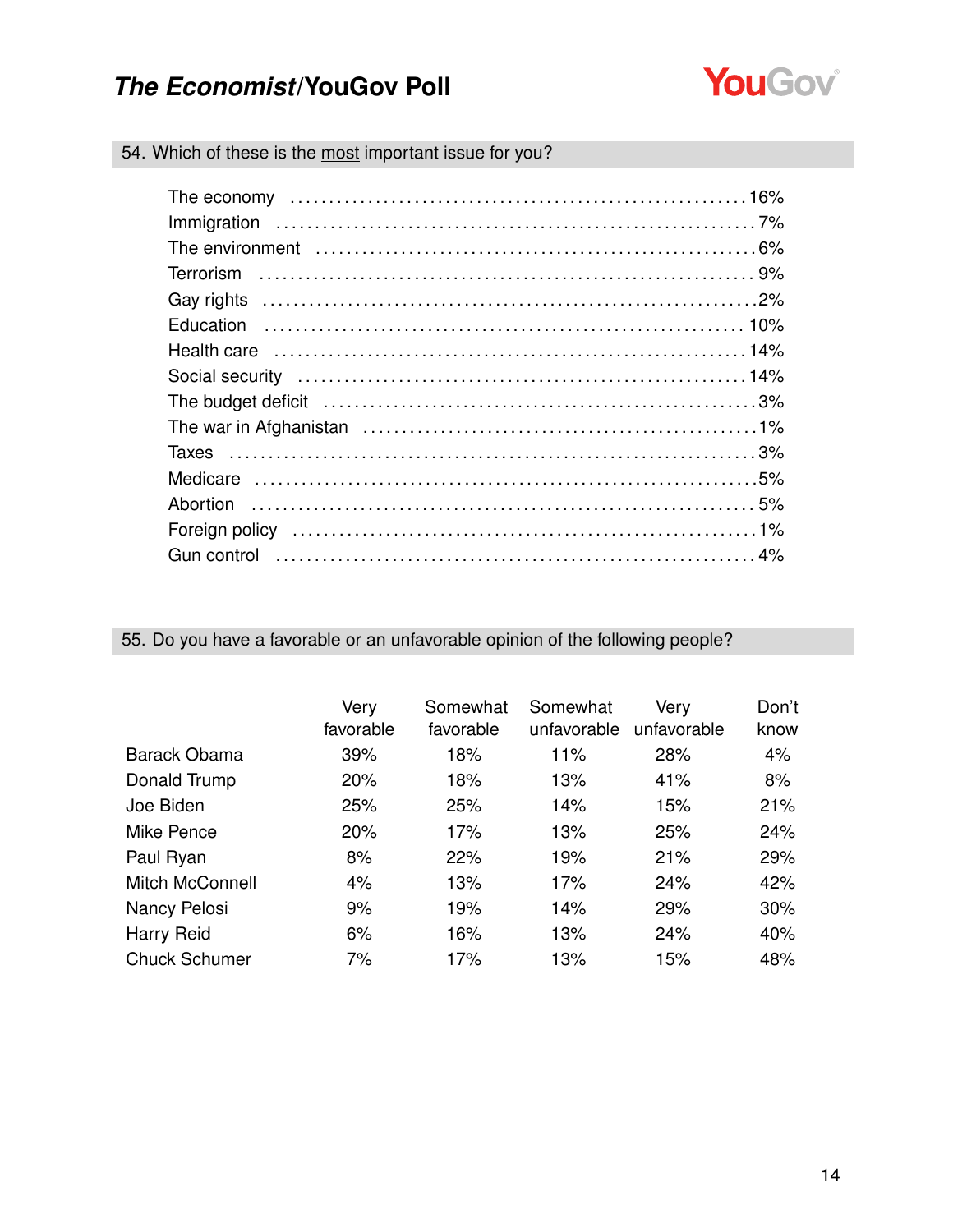

56. Do you have a favorable or an unfavorable opinion of the following people?

|                       | Very<br>favorable | Somewhat<br>favorable | Somewhat<br>unfavorable | Verv<br>unfavorable | Don't<br>know |
|-----------------------|-------------------|-----------------------|-------------------------|---------------------|---------------|
| <b>Howard Dean</b>    | 5%                | 17%                   | 12%                     | 16%                 | 49%           |
| Keith Ellison         | 6%                | 11%                   | 9%                      | 12%                 | 62%           |
| Tim Ryan              | 5%                | 13%                   | 11%                     | 10%                 | 62%           |
| <b>Bernie Sanders</b> | 27%               | 24%                   | 17%                     | 14%                 | 18%           |
| Elizabeth Warren      | 18%               | 15%                   | 10%                     | 20%                 | 37%           |

### 57. Is the Democratic Party...

### 58. Is the Republican Party...

### 59. Do you approve or disapprove of the way Barack Obama is handling his job as President?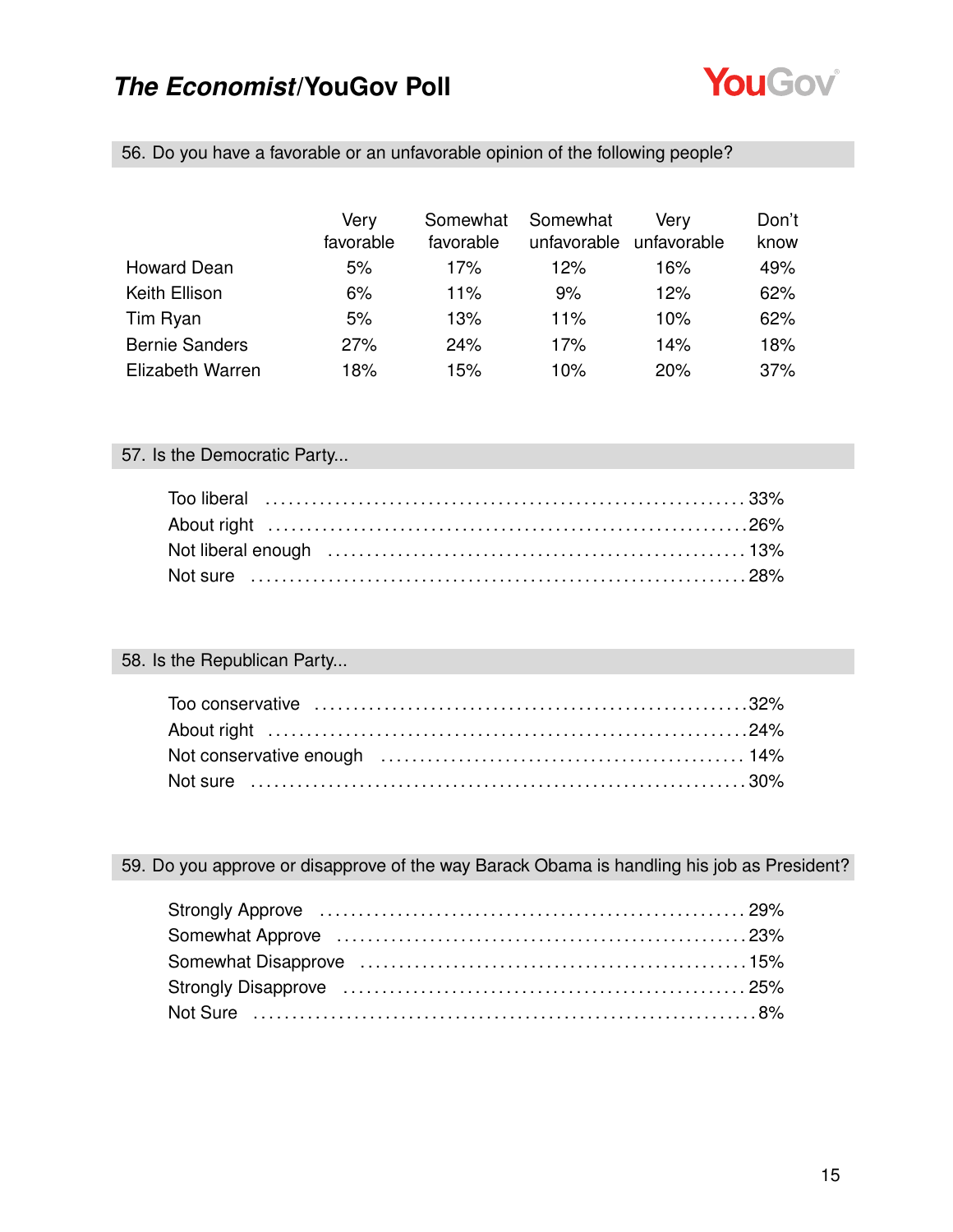

### 60. Would you say Barack Obama is...

### 61. Would you say Barack Obama is a strong or a weak leader?

### 62. Do you think Barack Obama...

### 63. Regardless of whether you agree with him, do you like Barack Obama as a person?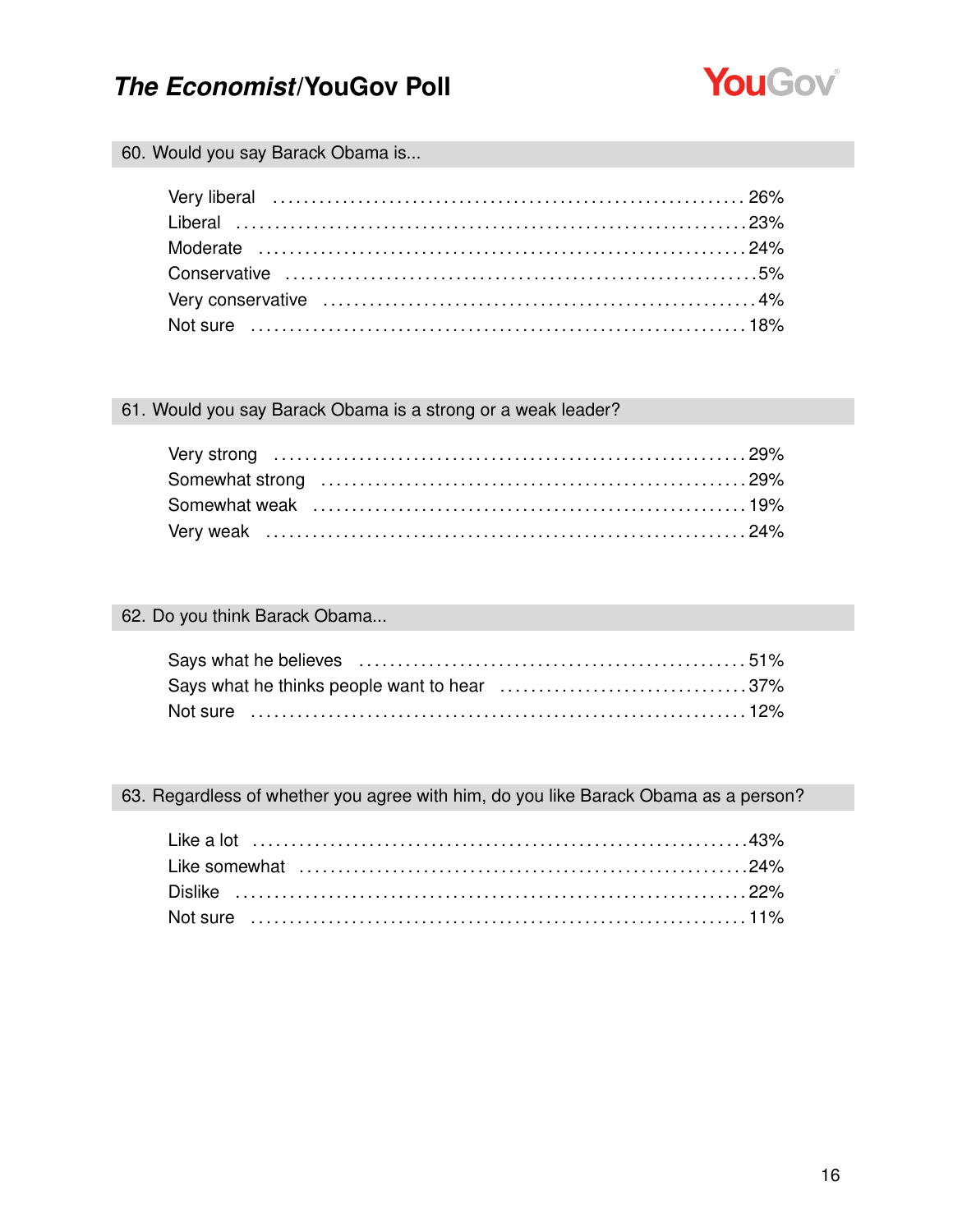

64. Do you approve or disapprove of the way Barack Obama is handling these specific issues?

|                    | Strongly<br>approve | Somewhat<br>approve | Somewhat<br>disapprove | Strongly<br>disapprove | No<br>opinion |
|--------------------|---------------------|---------------------|------------------------|------------------------|---------------|
| Abortion           | 21%                 | 21%                 | 12%                    | 23%                    | 22%           |
| The war in         |                     |                     |                        |                        |               |
| Afghanistan        | 15%                 | 23%                 | 21%                    | 24%                    | 16%           |
| The budget deficit | 18%                 | 24%                 | 16%                    | 26%                    | 16%           |
| The economy        | 25%                 | 26%                 | 14%                    | 24%                    | 12%           |
| Education          | 21%                 | 28%                 | 15%                    | 20%                    | 16%           |
| The environment    | 23%                 | 29%                 | 13%                    | 20%                    | 15%           |
| Foreign policy     | 22%                 | 22%                 | 15%                    | 25%                    | 16%           |
| Gay rights         | 27%                 | 21%                 | 12%                    | 21%                    | 19%           |
| Gun control        | 17%                 | 23%                 | 16%                    | 30%                    | 14%           |
| Health care        | 25%                 | 25%                 | 11%                    | 31%                    | 9%            |
| Immigration        | 20%                 | 23%                 | 15%                    | 29%                    | 12%           |
| Medicare           | 22%                 | 26%                 | 15%                    | 21%                    | 16%           |
| Social security    | 20%                 | 25%                 | 15%                    | 21%                    | 19%           |
| Taxes              | 18%                 | 26%                 | 18%                    | 23%                    | 16%           |
| Terrorism          | 21%                 | 23%                 | 15%                    | 28%                    | 13%           |

65. Overall, do you approve or disapprove of the way that the United States Congress is handling its job?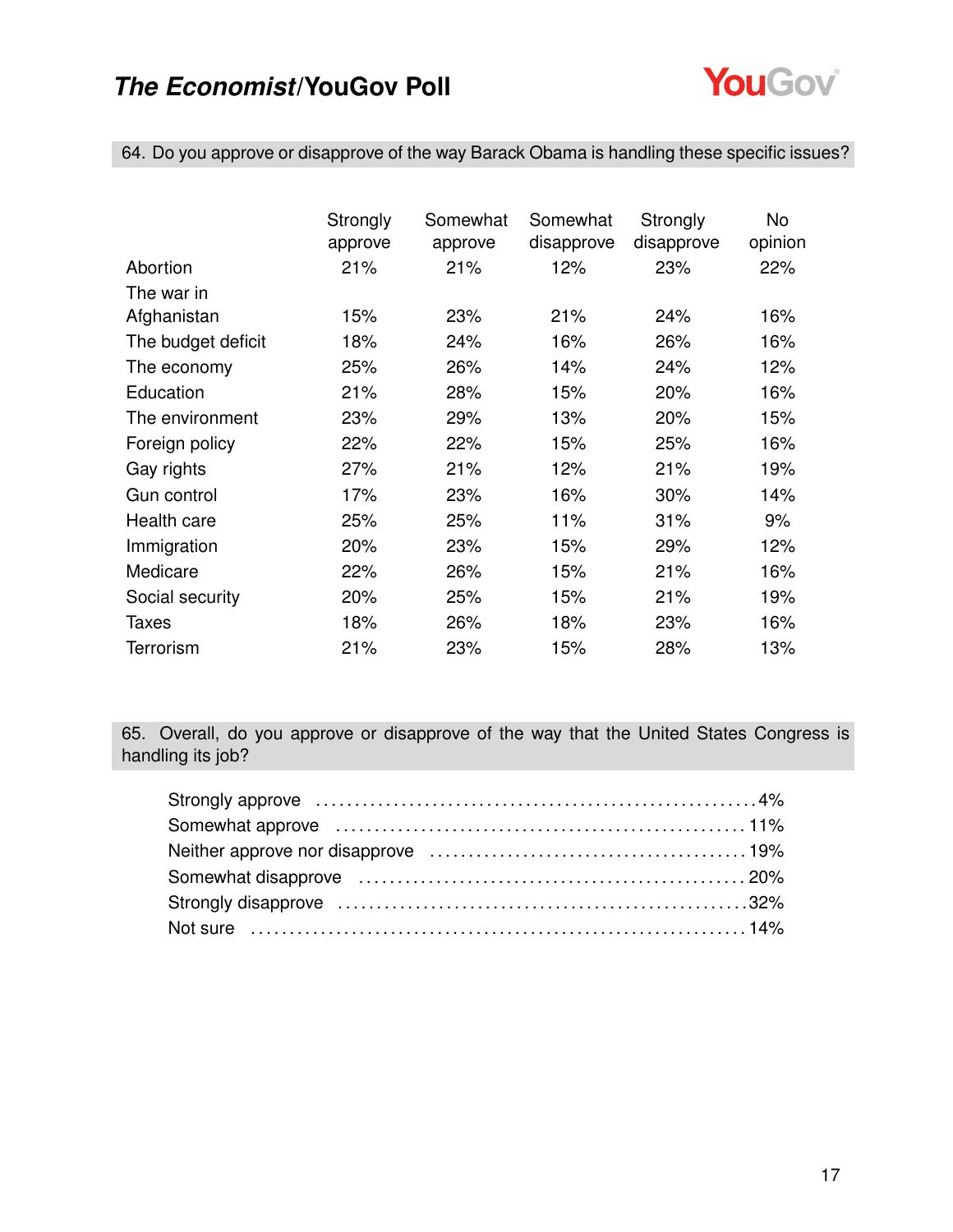

66. Do you have a favorable or unfavorable opinion of the following groups in Congress?

|                            | Verv      | Somewhat  | Somewhat | Verv                    | Don't |
|----------------------------|-----------|-----------|----------|-------------------------|-------|
|                            | favorable | favorable |          | unfavorable unfavorable | know  |
| Democrats in<br>Congress   | 13%       | 25%       | 19%      | 25%                     | 19%   |
| Republicans in<br>Congress | 7%        | 20%       | 22%      | 32%                     | 19%   |

67. Do you approve or disapprove of the way Paul Ryan is handling his job as Speaker of the U.S. House of Representatives?

68. Do you approve or disapprove of the way Mitch McConnell is handling his job as Majority Leader of the U.S. Senate?

69. Do you approve or disapprove of the way Harry Reid is handling his job as Minority Leader of the U.S. Senate?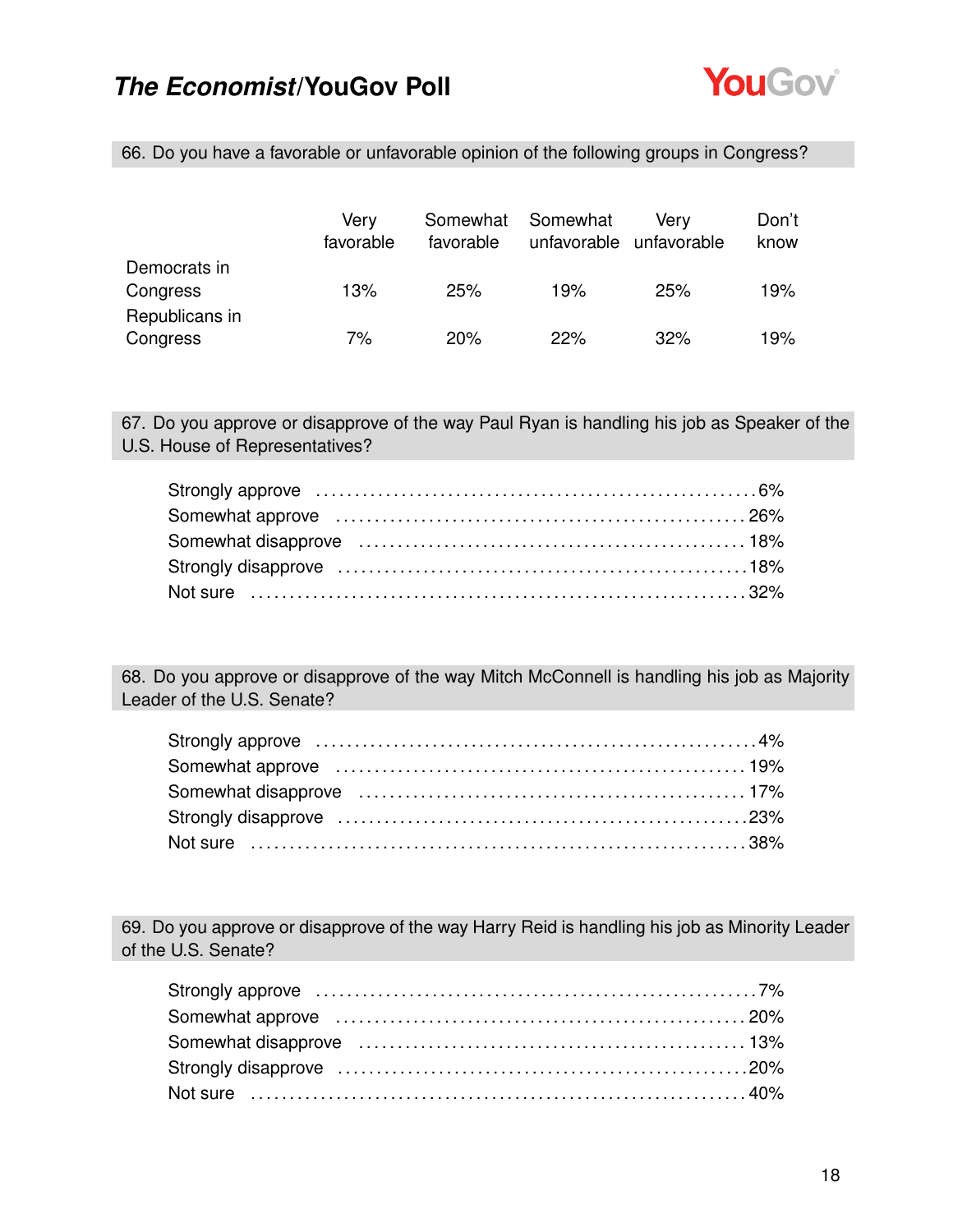

70. Do you approve or disapprove of the way Nancy Pelosi is handling her job as the Minority Leader of the U.S. House of Representatives?

71. Do you think Nancy Pelosi has done a good enough job and remain as the Minority Leader in the U.S. House of Representatives or should someone else become the leader of Democrats in the U.S. House of Representatives?

| Nancy Pelosi should remain as Minority Leader  18% |  |
|----------------------------------------------------|--|
|                                                    |  |
|                                                    |  |

72. Do you think the current Congress has accomplished more or less than Congress usually does at this point in its two-year term?

73. Who is more to blame for Congress achieving less than usual? *Asked if respondent says Congress accomplished less than usual*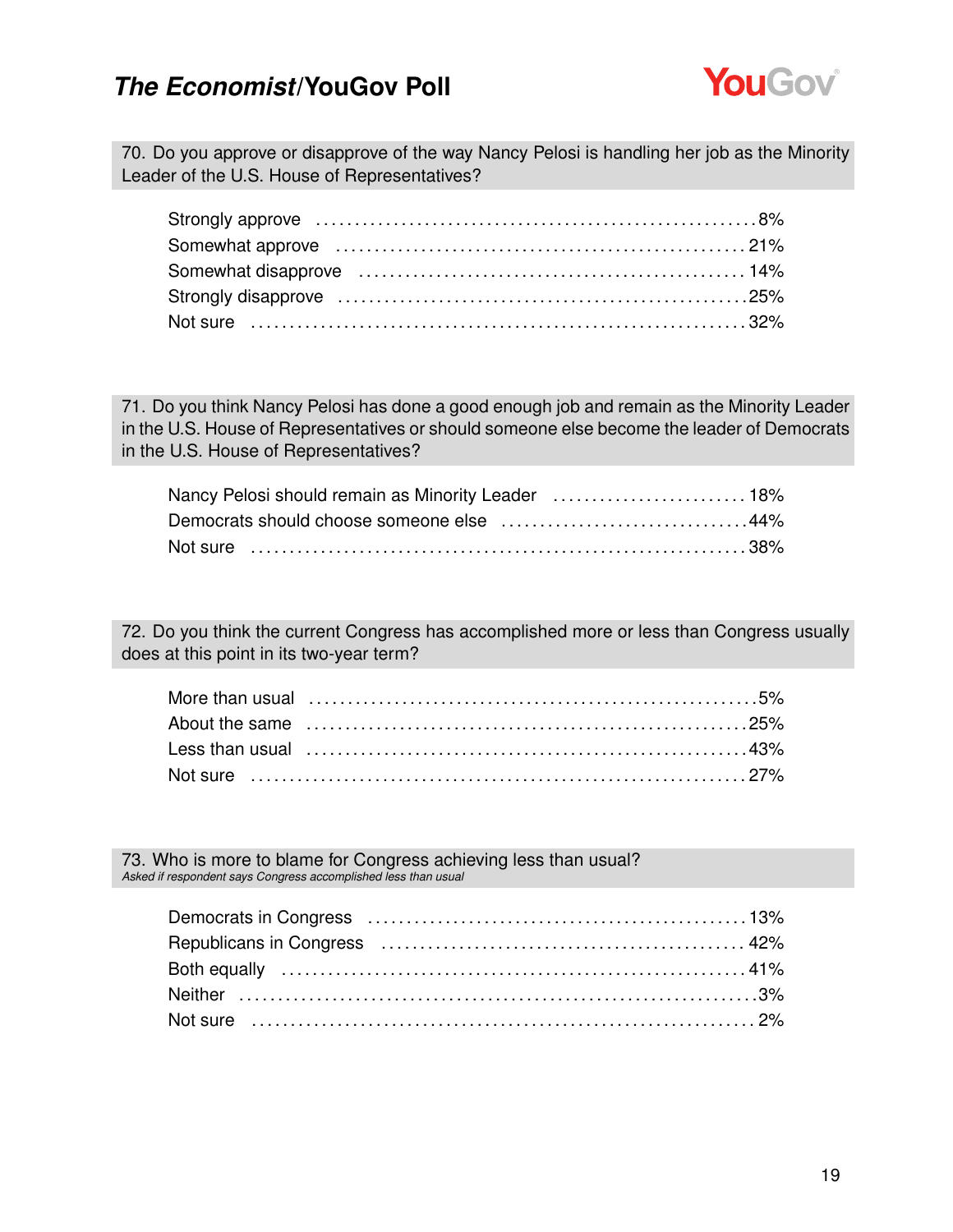

74. Do you think the next Congress will accomplish more or less than this Congress has?

### 75. Overall, do you think the economy is getting better or worse?

### 76. Do you think the stock market will be higher or lower 12 months from now?

### 77. Would you say that you and your family are...

| About the same as now encounteral contracts and the same as About the same as now entries and the same as $45\%$ |  |
|------------------------------------------------------------------------------------------------------------------|--|
|                                                                                                                  |  |
|                                                                                                                  |  |

### 78. Six months from now do you think there will be...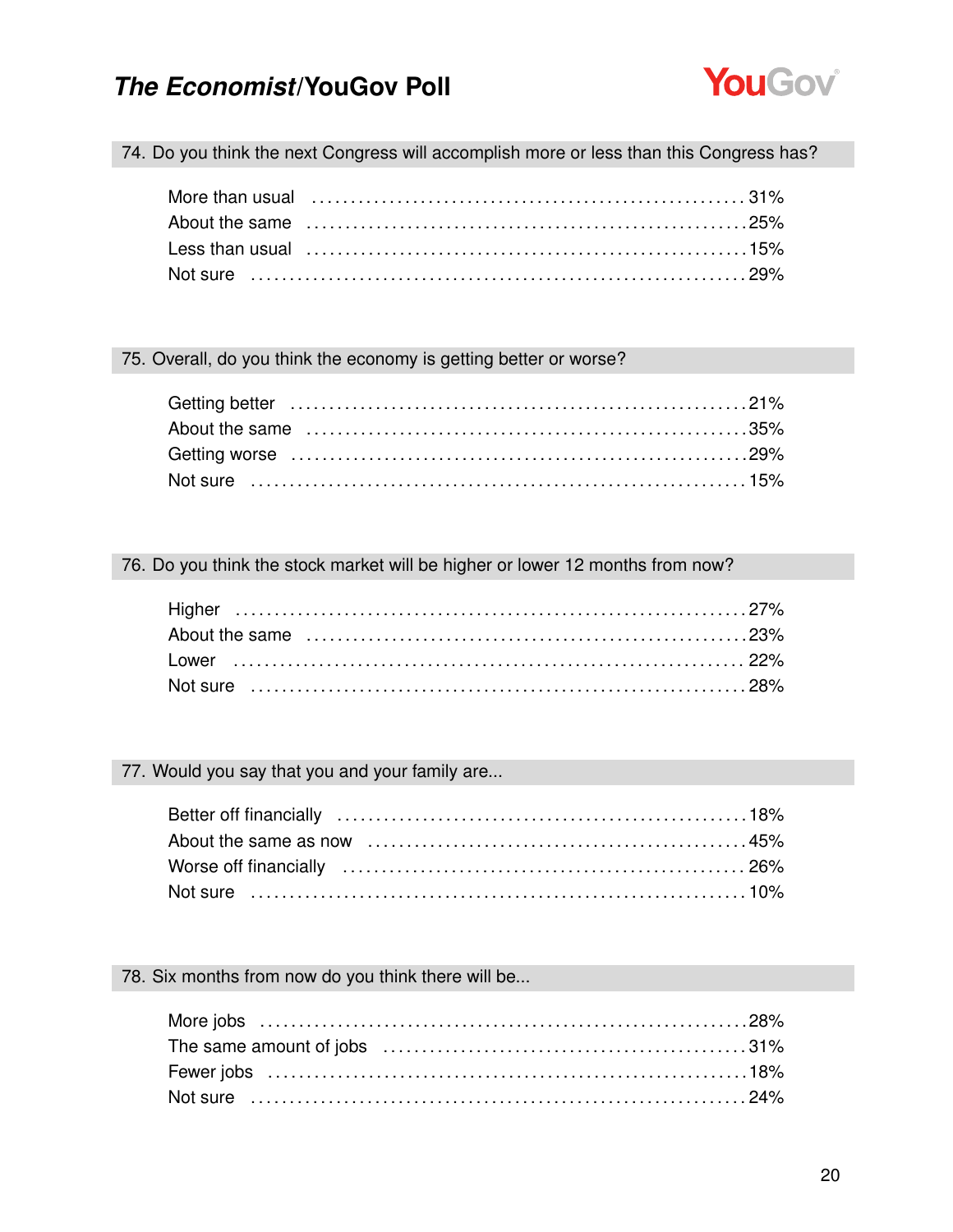

79. How worried are you about losing your job?

80. If you lost your job, how hard would it be for you to find a new job that paid as much as you are making now?

| Very hard – I would probably have to take a pay cut. 33%                      |  |
|-------------------------------------------------------------------------------|--|
| Somewhat hard – It might take a while before I found a job that paid as much. |  |
|                                                                               |  |
|                                                                               |  |
|                                                                               |  |

81. How happy would you say you are with your current job?

82. Some people seem to follow what's going on in government and public affairs most of the time, whether there's an election going on or not. Others aren't that interested. Would you say you follow what's going on in government and public affairs ... ?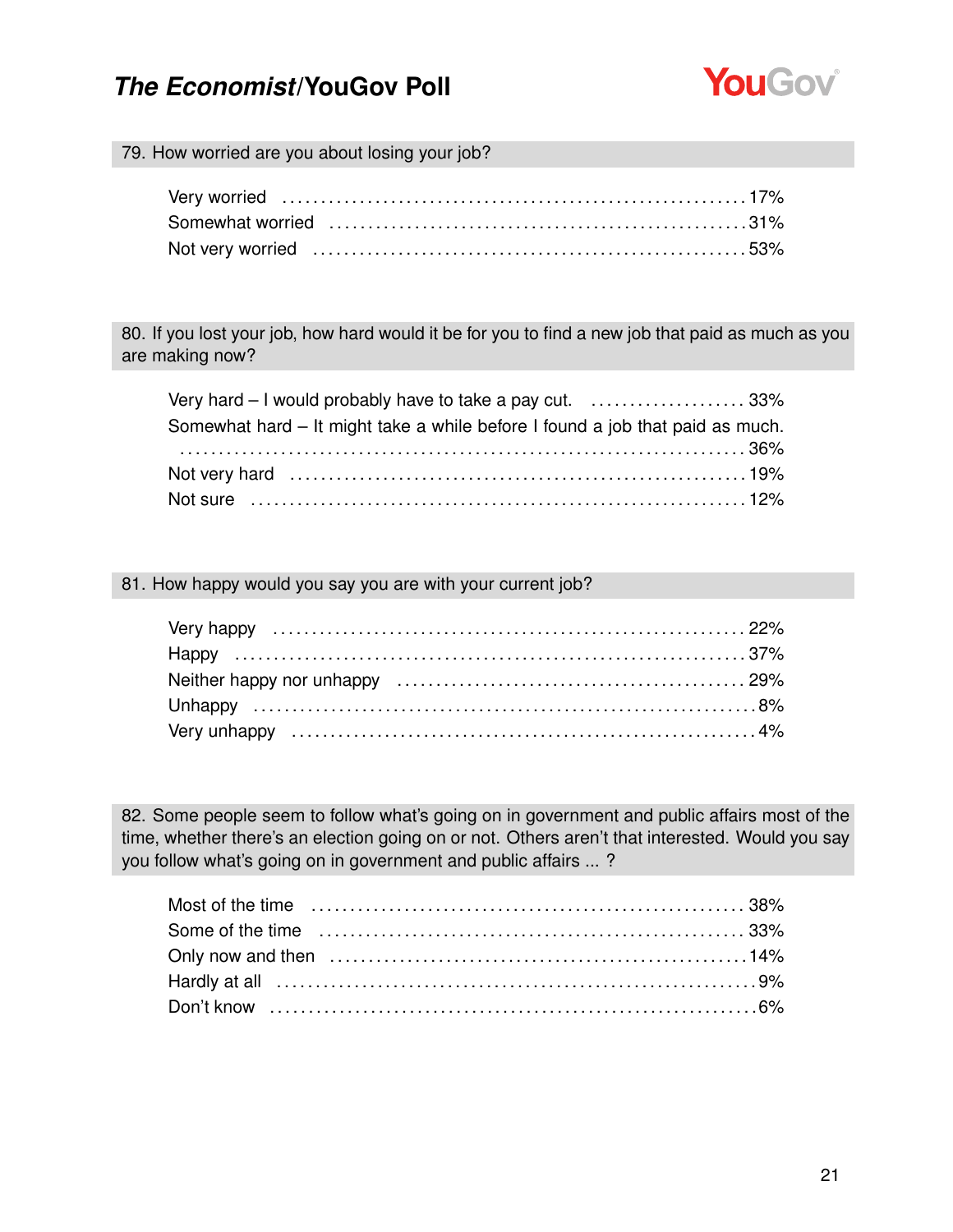

83. In general, how would you describe your own political viewpoint?

### 84. Thinking about politics these days, how would you describe your own political viewpoint?

#### 85. Are you registered to vote?

### 86. Did you vote in the election on Tuesday 8 November 2016?

### 87. Who did you vote for in the election for President?

| Donald Trump (and the continuum control of the control of the control of the control of the control of the control of the control of the control of the control of the control of the control of the control of the control of |  |
|--------------------------------------------------------------------------------------------------------------------------------------------------------------------------------------------------------------------------------|--|
|                                                                                                                                                                                                                                |  |
|                                                                                                                                                                                                                                |  |
|                                                                                                                                                                                                                                |  |
|                                                                                                                                                                                                                                |  |
|                                                                                                                                                                                                                                |  |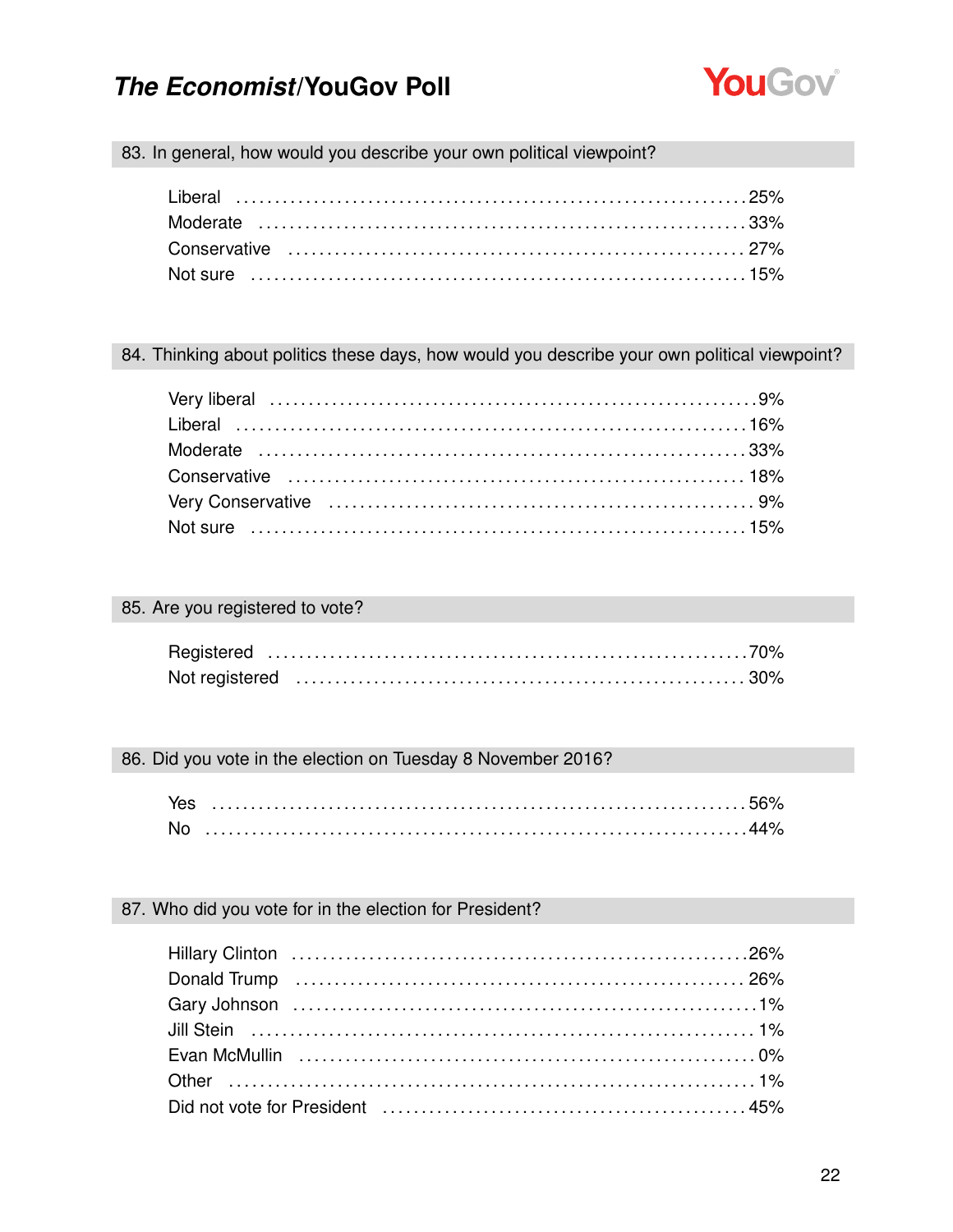

88. Generally speaking, do you think of yourself as a ...?

### 89. Generally speaking, do you think of yourself as a ...?

| Lean Democrat (and the continuum can be contacted as a contract of the contract of the Democration of the Democration of the Democration of the Democration of the Democration of the Democration of the Democration of the De |  |
|--------------------------------------------------------------------------------------------------------------------------------------------------------------------------------------------------------------------------------|--|
|                                                                                                                                                                                                                                |  |
|                                                                                                                                                                                                                                |  |
|                                                                                                                                                                                                                                |  |
|                                                                                                                                                                                                                                |  |
|                                                                                                                                                                                                                                |  |

### 90. Would you describe yourself as a libertarian?

| Yes                                    |  |  |  |  |  |  |  |  |  |  |  |  |  |  |  |  |  |  |  |
|----------------------------------------|--|--|--|--|--|--|--|--|--|--|--|--|--|--|--|--|--|--|--|
|                                        |  |  |  |  |  |  |  |  |  |  |  |  |  |  |  |  |  |  |  |
| Not sure ……………………………………………………………………29% |  |  |  |  |  |  |  |  |  |  |  |  |  |  |  |  |  |  |  |

### 91. Would you describe yourself as a progressive?

| Yes |  |  |  |  |  |  |  |  |  |  |  |  |  |  |  |  |  |  |  |
|-----|--|--|--|--|--|--|--|--|--|--|--|--|--|--|--|--|--|--|--|
|     |  |  |  |  |  |  |  |  |  |  |  |  |  |  |  |  |  |  |  |
|     |  |  |  |  |  |  |  |  |  |  |  |  |  |  |  |  |  |  |  |

### 92. Are you male or female?

| Male              |  |  |  |  |  |  |  |  |  |  |  |  |  |  |  |
|-------------------|--|--|--|--|--|--|--|--|--|--|--|--|--|--|--|
| $\mathsf{Female}$ |  |  |  |  |  |  |  |  |  |  |  |  |  |  |  |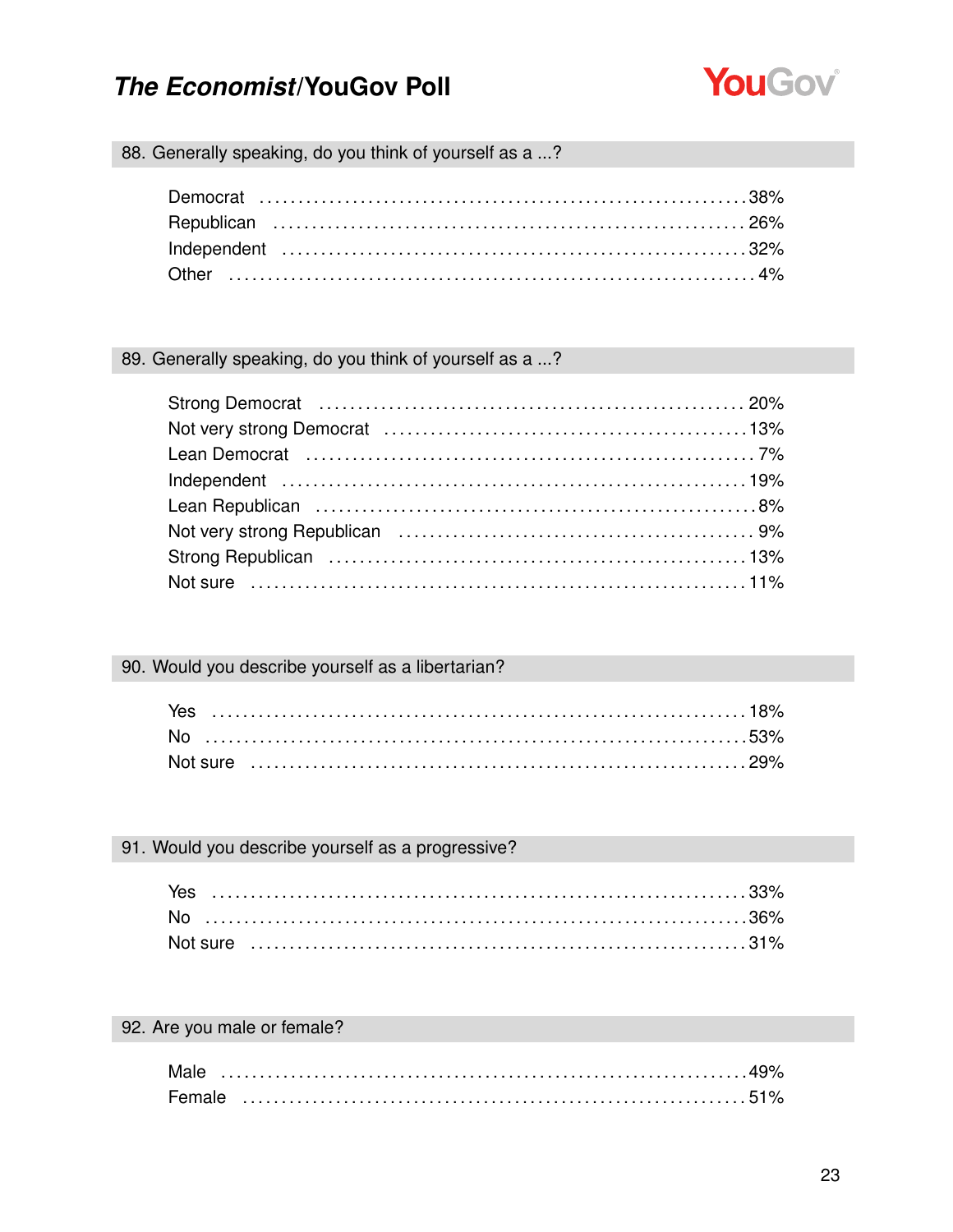

#### 93. Respondent age by category

### 94. What racial or ethnic group best describes you?

#### 95. What is the highest level of education you have completed?

### 96. What is your marital status?

### 97. Are you the parent or guardian of any children under the age of 18?

| N <sub>f</sub> |  |
|----------------|--|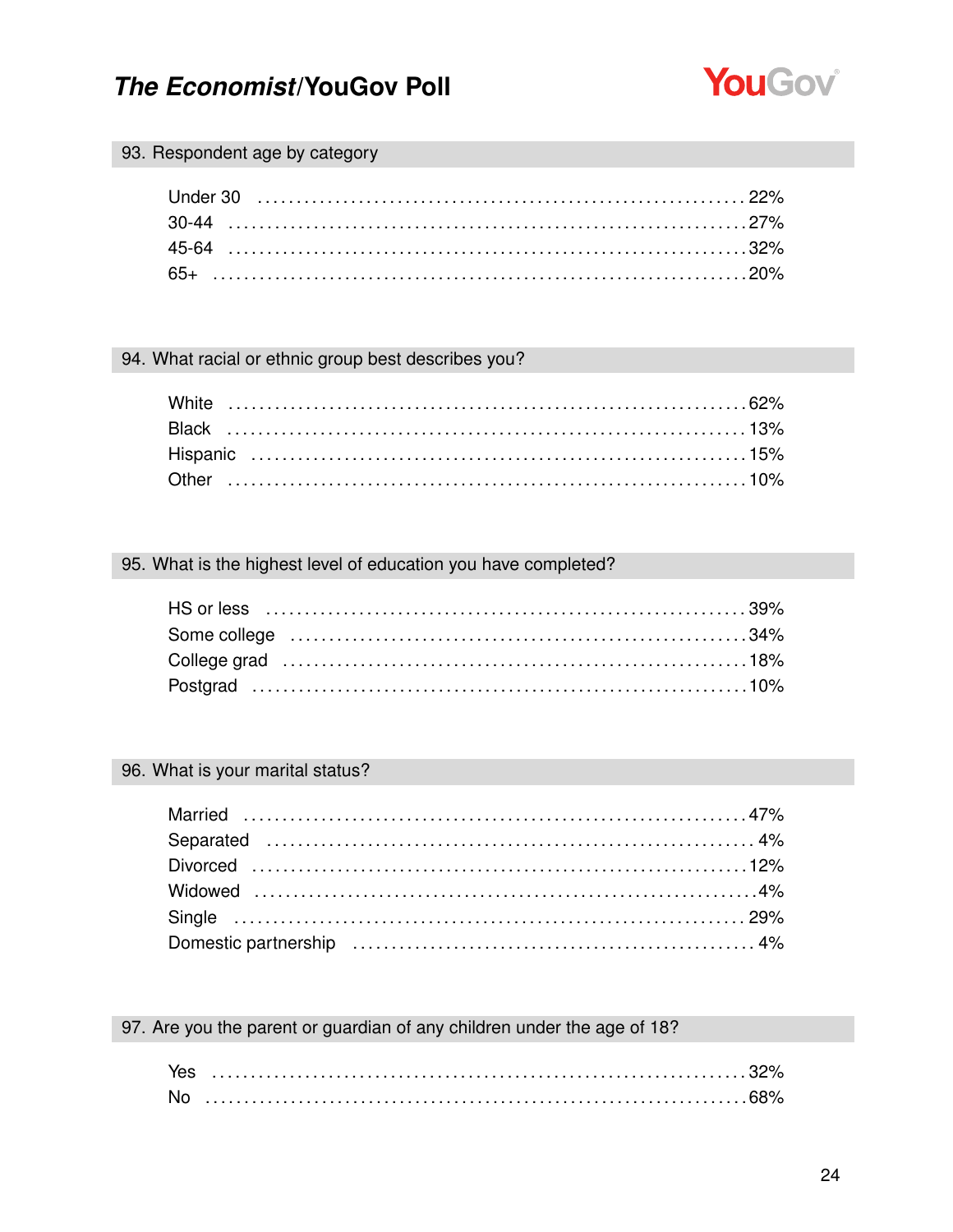

#### 98. Calculated from respondent's state of residence

### 99. How would you describe the place where you live?

### 100. Which of the following best describes your current employment status?

#### 101. Thinking back over the last year, what was your family's annual income?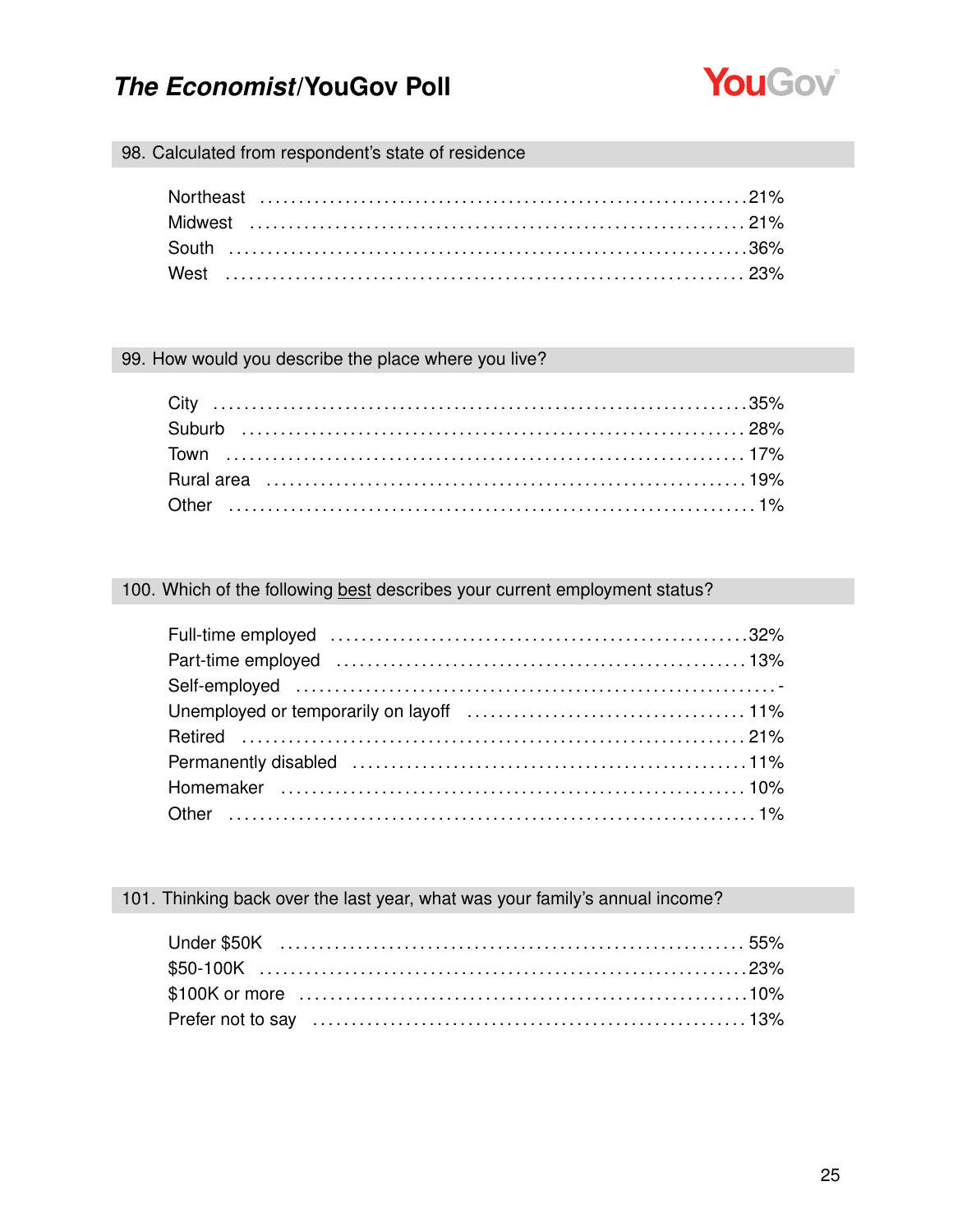

102. We'd like to know whether you or someone in your immediate family is currently serving or has ever served in the U.S. military. Immediate family is defined as your parents, siblings, spouse, and children. Please check all boxes that apply.

#### 103. Are you or is someone in your household a member of a labor union?

#### 104. How important is religion in your life?

#### 105. Aside from weddings and funerals, how often do you attend religious services?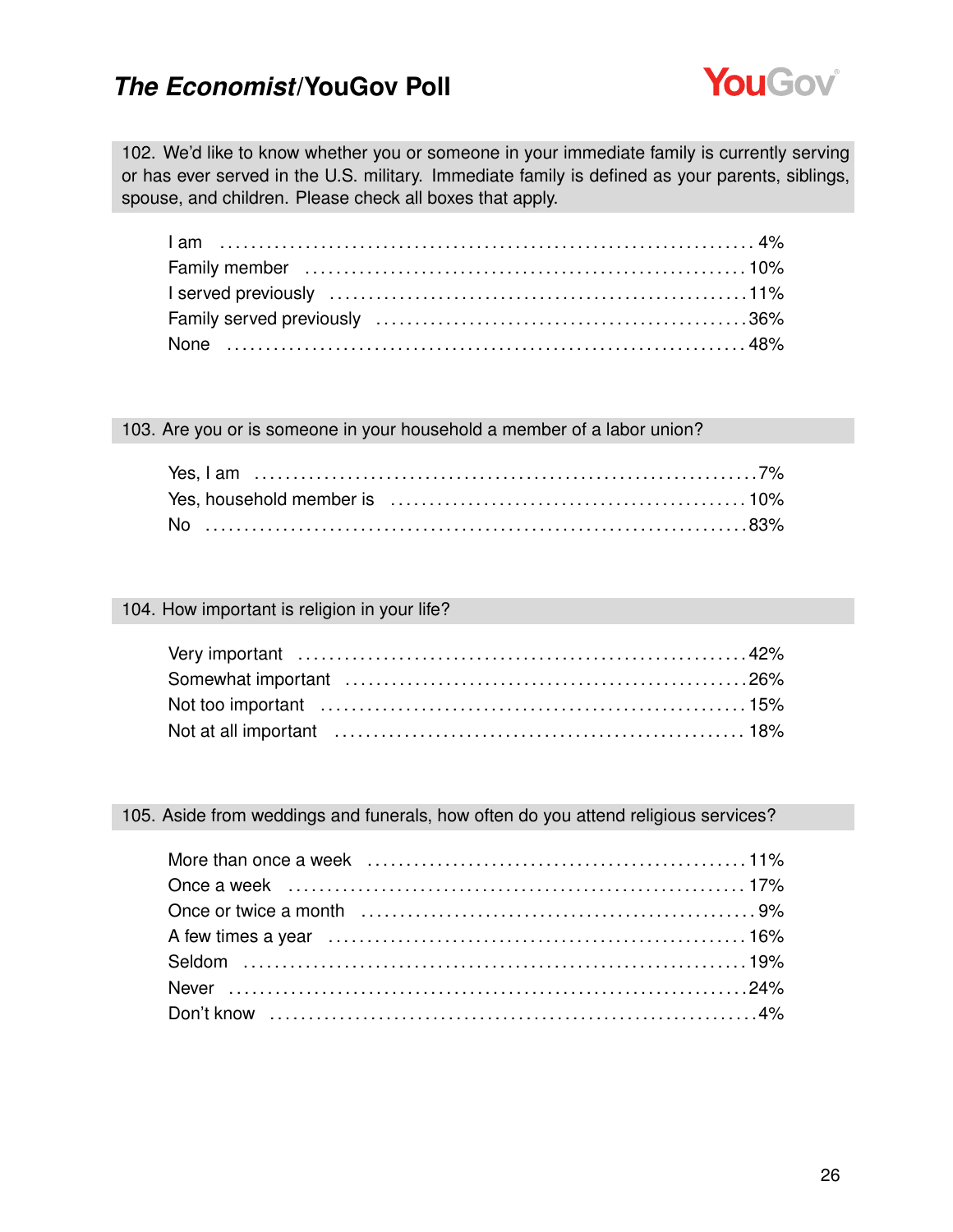

106. Would you describe yourself as a "born-again" or evangelical Christian, or not?

| Yes       |  |
|-----------|--|
| <b>No</b> |  |

107. People practice their religion in different ways. Outside of attending religious services, how often do you pray?

### 108. What is your present religion, if any?